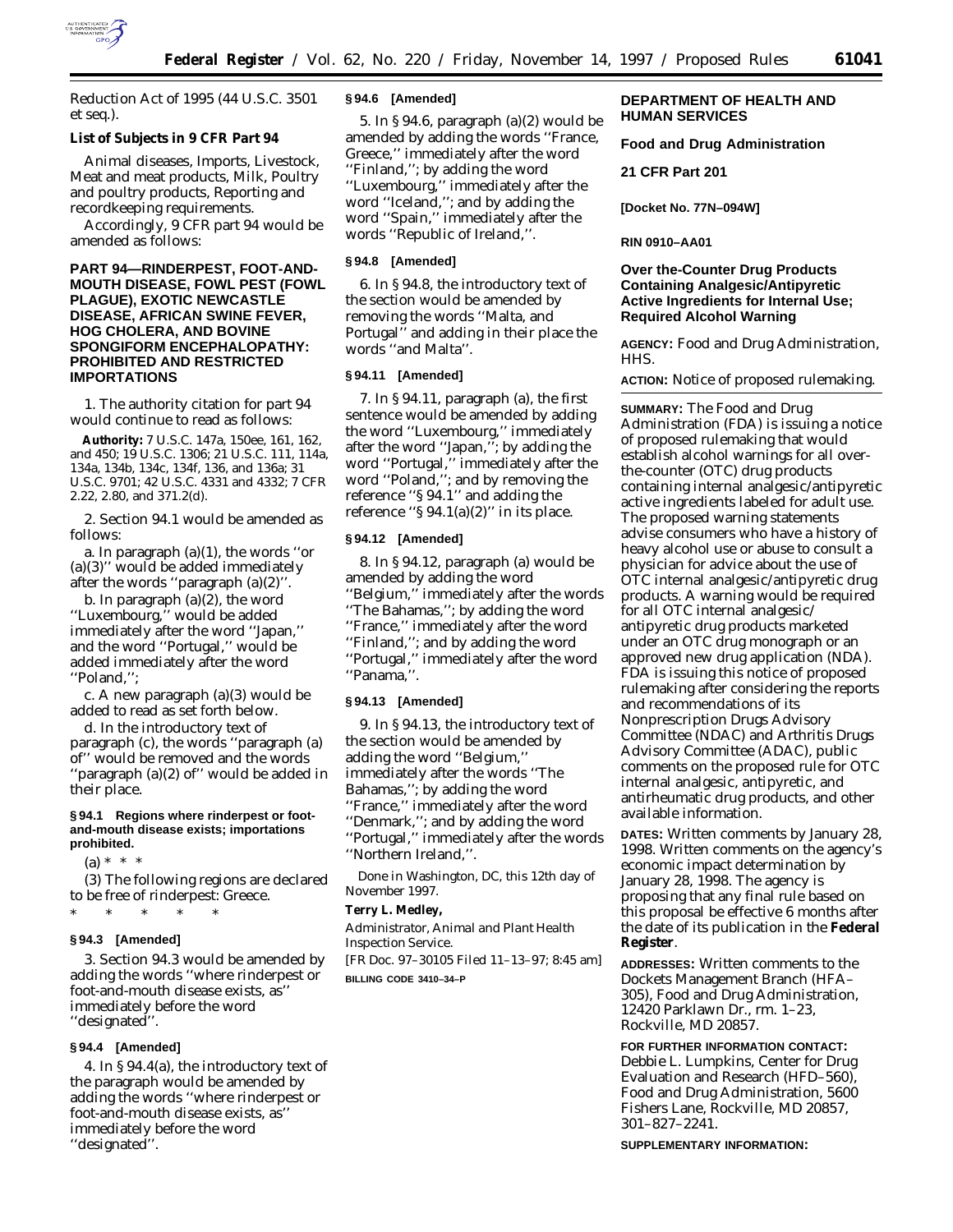### **I. Background**

In the **Federal Register** of July 8, 1977 (42 FR 35346), FDA published, under § 330.10(a)(6) (21 CFR 330.10(a)(6)), an advance notice of proposed rulemaking to establish a monograph for OTC internal analgesic, antipyretic, and antirheumatic drug products, together with the recommendations of the Advisory Review Panel on OTC Internal Analgesic and Antirheumatic Drug Products (the Panel), which was the panel responsible for evaluating data on the active ingredients in these drug products. In that notice, the Panel discussed the effects of alcohol ingestion on the safe use of OTC internal analgesic, antipyretic, and antirheumatic drug products containing aspirin and acetaminophen (42 FR 35346 at 35395).

Based on the data evaluated, the Panel found evidence of a possible synergism between alcohol and aspirin's ability to cause gastrointestinal (GI) bleeding (42 FR 35346 at 35395). The Panel stated that the data supported the hypothesis that aspirin may enhance or potentiate bleeding from GI lesions, even though aspirin alone may not initiate the lesion. However, the Panel stopped short of recommending a warning concerning the use of aspirin with alcohol.

The Panel did not receive data on the effect of alcohol use with other salicylates. However, based on its evaluation of the available data, the Panel concluded that carbaspirin calcium, choline salicylate, magnesium salicylate, and sodium salicylate all have safety profiles similar to aspirin and should bear similar labeling (42 FR 35346 at 35417 through 35422).

In evaluating the safety of acetaminophen (42 FR 35346 at 35413 to 35415), the Panel considered data on the metabolism of acetaminophen in the presence of various types of liver disease, including alcoholic liver cirrhosis. The Panel determined that the decreased metabolism of acetaminophen by the usual principal mechanisms (glucuronidation and sulfation) observed in some people with chronic liver disease could potentially increase the toxicity of acetaminophen by increasing the relative fraction metabolized through the other pathway(s) leading to the toxic metabolite. The Panel found that the evidence suggested that the overall elimination of acetaminophen by conjugation is decreased in alcohol abusers and is similar to that observed in cases of decreased liver function. The Panel suggested, however, that this decreased conjugation and the increased susceptibility of chronic alcohol abusers

to the hepatotoxicity of acetaminophen was not necessarily due to liver cirrhosis but resulted from the induction of microsomal enzymes by the chronic use of alcohol. However, the Panel did not recommend a warning concerning the use of normal doses of acetaminophen by individuals with a history of liver disease or chronic alcohol abuse. The Panel's recommended label warning on liver damage referred only to the welldocumented injury that can occur with overdose. The Panel recommended the following warning: ''Do not exceed recommended dosage because severe liver damage may occur.''

In the **Federal Register** of November 16, 1988 (53 FR 46204), the agency published a proposed rule (tentative final monograph) for OTC internal analgesic, antipyretic, and antirheumatic drug products. In the preamble to the proposed rule, the agency responded to a number of comments concerning the Panel's recommended liver warning for acetaminophen and the need for a warning on the increased risk of liver toxicity when acetaminophen is taken with substances or drugs that induce microsomal enzyme activity, i.e., alcohol, barbiturates, or prescription drugs for epilepsy (53 FR 46204 at 46213 through 46218). The agency found that the available data did not provide a sufficient basis to require such a warning.

The agency also received a number of comments opposed to warnings that cite organs of the body as possible cites for damage from acute overdoses of internal analgesic/antipyretic drug products. The agency agreed with the comments and determined that warnings for acetaminophen need not specify the toxic effects on particular organs of the body that can be caused by acute overdose of a drug, as in a suicide attempt. However, the agency further stated (53 FR 46204 at 46213):

\* \* \* the warnings should include specific information on the known side effects or adverse reactions that may occur from use of the drug according to labeled directions, as well as potential dangers that may occur if the labeled directions are exceeded.

The agency concludes that when medical evidence shows that toxicity is associated with the use of an OTC drug, either within its recommended dosage or when used beyond its recommended time limit or dosage (except for acute overdose), it is appropriate to warn consumers of the potential toxicity. In some cases it may be necessary to include organ-specific warnings as well as general labeling statements.

The agency received no comments concerning the Panel's comments about a possible synergism between alcohol

and aspirin's ability to cause GI bleeding or the lack of a reference to such effect in labeling.

# **II. Summary of the Comments Received**

In response to the proposed rule, the agency received comments concerning the need for an alcohol warning for acetaminophen. One comment recommended that the labeling of OTC drug products containing acetaminophen include the following warning: ''Do not drink alcoholic beverages while taking acetaminophen. To do so may increase the chance of liver damage, especially if you drink large amounts of alcoholic beverages regularly.'' Citing 75 incidences of liver damage in alcohol abusers who consumed acetaminophen for therapeutic reasons (Refs. 1 through 27), the comment asserted that the reports strongly suggest that alcohol abuse potentiates acetaminophen's liver toxicity.

The comment stated that the clinical observation of increased liver toxicity of acetaminophen in alcohol abusers has been confirmed by experimental data in animals and humans (Refs. 22 and 28 through 46). In the comment's view, these experimental data demonstrate that: (1) Alcohol has a significant effect on acetaminophen metabolism; (2) chronic alcohol ingestion has been shown to induce microsomal enzymes, thereby increasing the formation of the toxic intermediate metabolite of acetaminophen, known as *N*-acetyl-*p*benzoquinoneimine (NAPQI); and (3) chronic alcohol ingestion interferes with the detoxification of NAPQI by depleting hepatic glutathione (GSH).

Citing information indicating that alcohol is consumed by two-thirds of the American population (12 percent of this population considered to be heavy drinkers (Ref. 47) and that acetaminophen is widely available (present in over 200 OTC drug products), the comment asserted that the concurrent use of alcohol and acetaminophen can be predicted to be extraordinarily common. The comment suggested that the use of acetaminophen with alcohol may be even greater because heavy promotion stating that acetaminophen causes less stomach irritation than aspirin has made it the preferred OTC internal analgesic/ antipyretic used in the presence of alcohol-related gastric upset. The comment asserted that these new data suggest that alcohol abusers appear to be at greater risk of hepatotoxicity from the therapeutic use of acetaminophen. Accordingly, the comment recommended that the labeling of these OTC drug products be strengthened to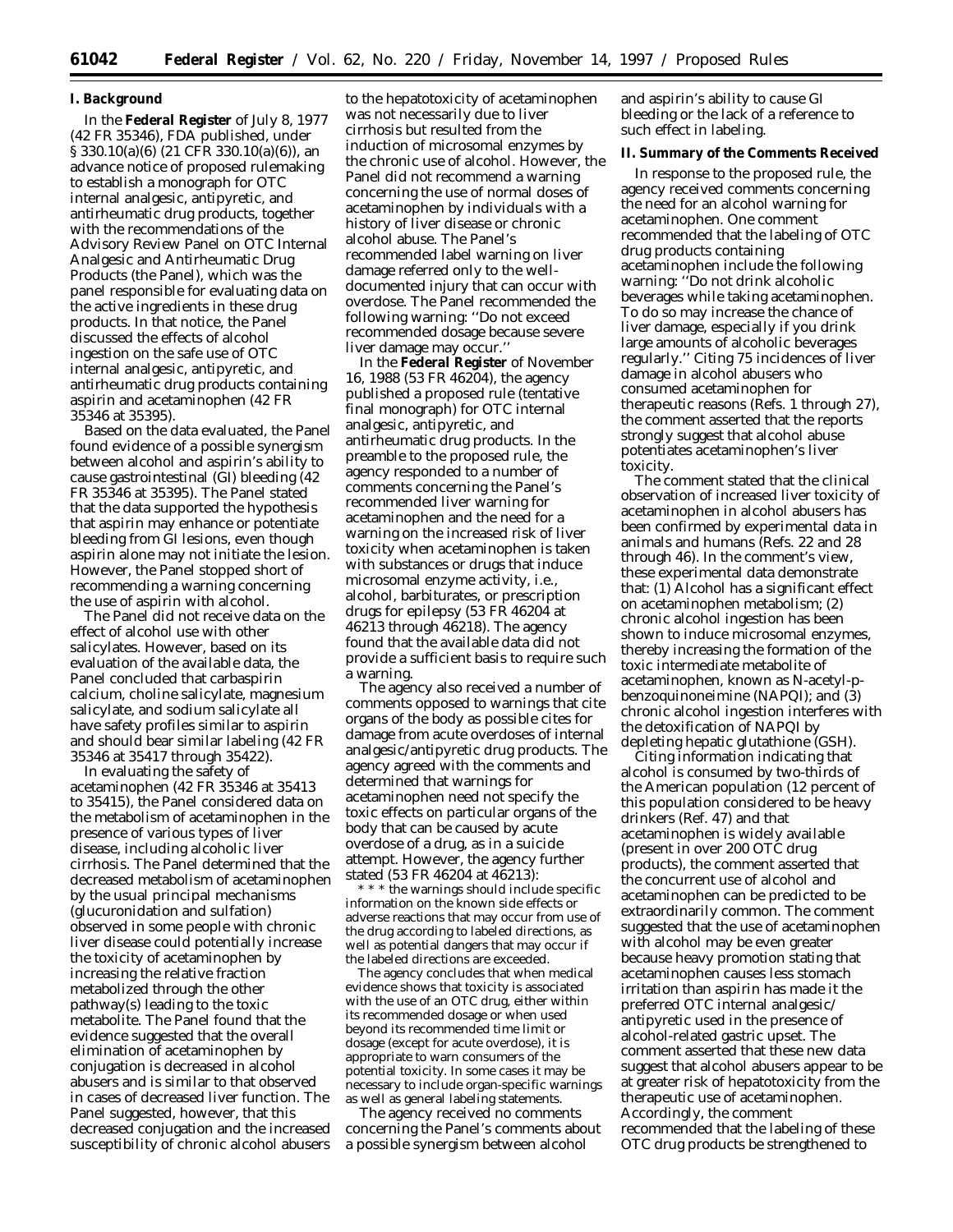ensure that consumers who abuse alcohol are not exposed to unnecessary daily use of acetaminophen. The comment added that warnings concerning the use of acetaminophen by alcohol abusers are included in the United States Pharmacopeial Dispensing Information (Refs. 48 and 49).

In addition to its proposed warning, the comment suggested that the maximum daily dose of acetaminophen be reduced from 4 to 2 grams (g) per day for this segment of the population. However, the comment did not provide data to support the reduced maximum daily dose. The comment recommended the following revision to the dosing directions proposed for acetaminophen in § 343.50(d)(2) (21 CFR 343.50(d)(2)) of the tentative final monograph: ''If you drink large amounts of alcoholic beverages regularly, do not exceed 2 grams of acetaminophen (4 to 6 tablets) a day.''

The comment subsequently submitted additional data to support its recommendations that included the following: (1) Reports of acetaminophen hepatotoxicity in alcohol abusers or associated with Psittacosis (Refs. 50 through 53), (2) a retrospective study of the effects of chronic alcohol intake on the prognosis and outcome of acetaminophen overdose (Ref. 54), and (3) a study of acetaminophen metabolism in alcohol abusers (Ref. 55).

Two comments disagreed with the need for the proposed warning, arguing that the existing data provide no rational basis for a warning. Citing its review of the scientific literature (Ref. 56), one comment questioned the number of cases of acetaminopheninduced liver toxicity due to the ingredient's therapeutic use by alcohol abusers. The comment stated that the majority of the reports involved subjects with a history of alcohol abuse and use of amounts of acetaminophen far in excess of the maximum daily therapeutic dose. The comment contended that the reliability of the history of acetaminophen use and the regularity of dosing included in these reports was questionable. The comment cited six additional published articles (Refs. 57 through 62) containing reports of acetaminophen-induced liver toxicity in alcohol abusers and contended that none of these reports supports an alcohol warning.

One of the comments disagreed with the assertion that experimental data in animals and humans have demonstrated chronic microsomal induction or increased NAPQI production in association with acetaminophen-alcohol use. The comment cited studies by Critchley et al. (Refs. 63 and 64) and

Lauterberg and Velez (Ref. 65) in which no evidence of microsomal induction was found in heavy drinkers. Moreover, the comment cited additional studies (Refs. 66, 67, and 68) that it asserted demonstrated a reduction of microsomal enzyme activity in subjects with liver disease (including alcoholic hepatitis). The comment noted the results of a study in mice by Mitchell et al. (Ref. 35) that demonstrated for covalent binding or hepatic necrosis to occur GSH levels need to be reduced to approximately 20 to 30 percent of normal. The comment asserted that a reduction of such magnitude is unlikely except in severe malnutrition. Concerning the cited animal data, the comment noted that in the vast majority of studies the amounts of acetaminophen ingested would correspond to overdose amounts in humans.

The comment concluded by stating that the safety profile of acetaminophen in alcohol abusers should be evaluated in the context of their inclination to develop gastritis, gastroduodenal ulceration, hepatic cirrhosis, impairment of coagulation mechanisms, portal hypertension, and GI hemorrhage. Citing the fact that doctors frequently recommend acetaminophen to their alcohol abusing patients because it does not cause GI irritation or have platelet inhibiting effects, the comment asserted that an alcohol warning for OTC drug products containing acetaminophen would be contrary to the public interest. The comment suggested that such a warning might encourage individuals who abuse alcohol to use other OTC internal analgesic/antipyretic drug products containing ingredients that carry a greater risk of injury.

# **III. The Advisory Committees Meetings**

The agency subsequently asked NDAC for advice on the need for an alcohol warning for OTC drug products containing acetaminophen. On June 29, 1993, NDAC met to consider the issue. The agency provided NDAC the following data and information: (1) The history of the agency's evaluation of the issue, (2) a summary of issues raised by comments in response to the tentative final monograph, (3) published reports of acetaminophen-induced liver toxicity in alcohol users at various acetaminophen doses, (4) data on the pharmacokinetics of acetaminophen metabolism in alcohol abusers, (5) data on microsomal enzyme induction in subjects with liver disease, (6) epidemiological data on the effect of alcohol abuse on acetaminophen overdose, (7) animal data on the effects of ethanol on acetaminophen metabolism, and (8) animal studies of

the effect of diet on glutathione levels. A copy of this information is on file in the Dockets Management Branch (Ref. 69). Interested parties were also given the opportunity to present their positions.

The agency asked NDAC to consider: (1) Whether the data supported the need for an alcohol warning for OTC drug products containing acetaminophen; (2) the population at risk in terms of alcohol consumption, e.g., people who rarely drink, social drinkers, or alcohol abusers, and the acetaminophen dose ingested; (3) any special benefit/risk considerations concerning the use of an alcohol warning in the population at risk, e.g., will alcohol abusers switch to other OTC internal analgesic/antipyretic ingredients that have equivalent or greater risks; (4) the type of information that should be included in an alcohol warning, e.g., organ-specific information, description of alcohol amount, or other information; (5) whether the data are sufficient to support a reduced maximum daily acetaminophen dose for alcohol abusers; and (6) if so, what the reduced maximum daily dose should be.

NDAC concluded that alcohol abusers or heavy drinkers are at increased risk for developing liver toxicity when using acetaminophen. Based on this conclusion, NDAC recommended that an alcohol warning informing heavy alcohol users or abusers of their increased risk from the use of acetaminophen be included in the labeling of such products. Recommending that the exact wording of such a warning be developed by the agency, NDAC advised that the warning should specifically refer to possible liver damage. However, NDAC did not recommend a reduced maximum daily dose of acetaminophen for alcohol abusers. NDAC was concerned that an alcohol warning on OTC drug products containing acetaminophen in the absence of a similar warning on products containing other internal analgesic/antipyretic ingredients would cause alcohol abusers to switch to products containing those other ingredients, which may have equivalent or greater risks. Therefore, NDAC recommended that the agency not implement an alcohol warning for OTC drug products containing acetaminophen until NDAC had a chance to consider data on the risk of alcohol use with other internal analgesic/antipyretic ingredients (Ref. 70).

On September 8, 1993, NDAC and ADAC (the Committees) met jointly to consider data on the risk of the use of aspirin and other OTC analgesics by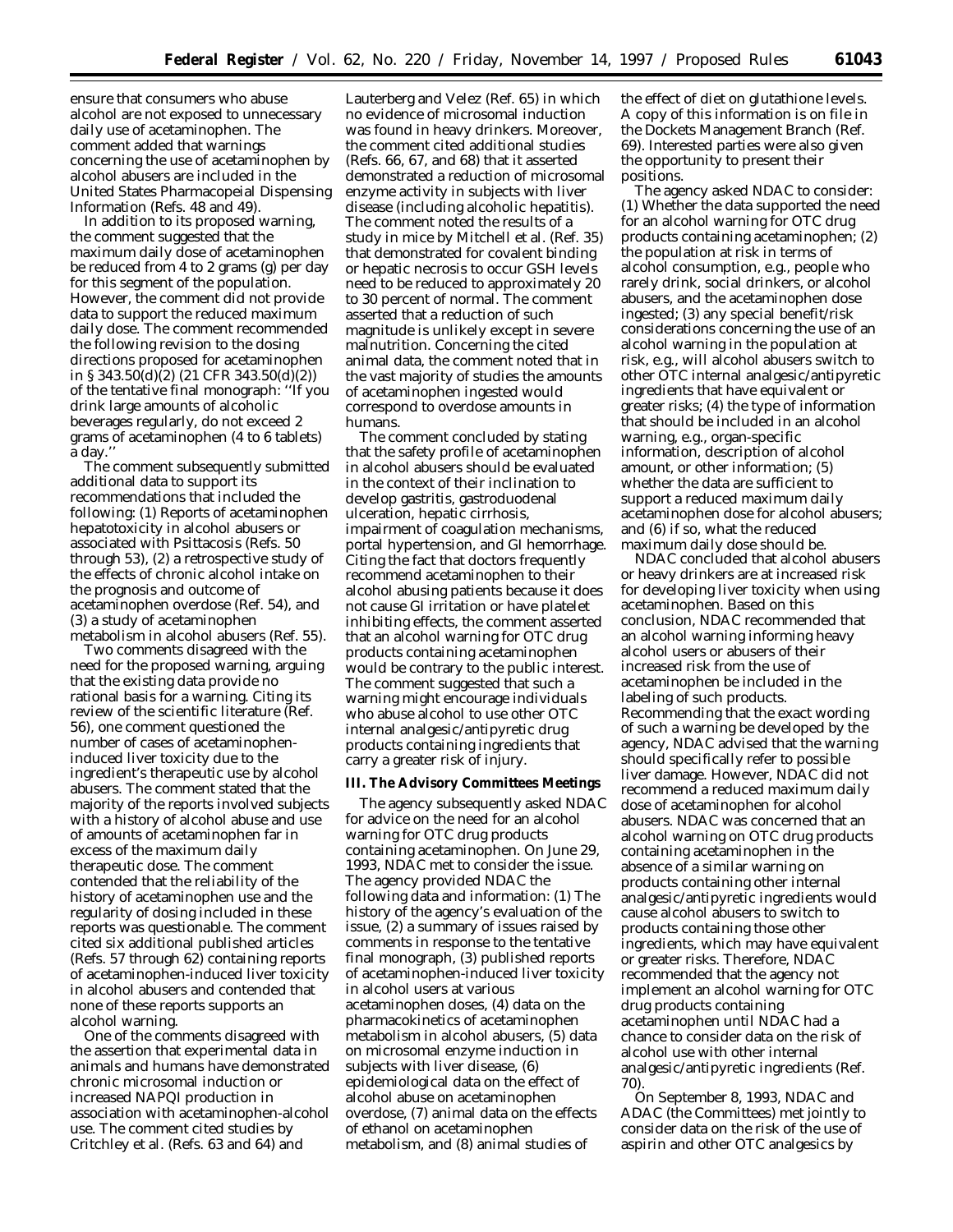heavy alcohol users or abusers. The agency provided the Committees the following data and information: (1) Published and unpublished epidemiological data on the risk of upper GI bleeding associated with the use of alcohol and aspirin, ibuprofen, and naproxen sodium; (2) data on the additive effects of these ingredients and alcohol on the GI tract; (3) data on the ability of alcohol to potentiate aspirinprolonged bleeding times; (4) data on the effect of aspirin on ethanol pharmacokinetics; and (5) the Panel's conclusions on the safety of the OTC use of acetaminophen, aspirin, carbaspirin calcium, choline salicylate, magnesium salicylate, and sodium salicylate. A copy of this information is on file in the Dockets Management Branch (Ref. 71). Interested parties were also given the opportunity to present their positions.

The agency asked the Committees to consider the following in evaluating the data: (1) Whether the data are sufficient to support an alcohol warning for OTC drug products containing aspirin, ibuprofen, and naproxen sodium; (2) whether the data are sufficient to support an alcohol warning for other salicylates (carbaspirin calcium, choline salicylate, magnesium salicylate, or sodium salicylate); (3) the type of information an alcohol warning should include, i.e., organ specific information or statement of risk; and (4) the type of information that should appear in the labeling of combination drug products containing aspirin and acetaminophen.

The Committees concluded that the use of aspirin, ibuprofen, and naproxen sodium increases the risk of upper GI bleeding in heavy alcohol users or abusers. Concerning whether the data support an alcohol warning for OTC drug products containing these ingredients, the Committees voted 12 yes, 2 no for aspirin; 12 yes, 2 no for ibuprofen, and 12 yes, 1 no, and 1 abstention for naproxen sodium. The Committees further concluded that there are no data to support a warning for nonaspirin salicylates and, therefore, a recommendation on the need for an alcohol warning for these OTC drug products was outside their advisory scope. Regarding the type of information that should be included in an alcohol warning, the Committees recommended that the warning not mention a specified level of alcohol consumption, but were unable to reach a consensus whether the warning should be general or organspecific (Ref. 72).

# **IV. Summary of Comments on the Committees' Recommendations**

In response to the Committees' recommendations, the agency received 11 comments. Several comments from a manufacturers' association urged the agency to reject the Committees' recommendation for an alcohol warning for OTC aspirin drug products. One comment suggested that such a warning may jeopardize the compliance of individuals on low-dose aspirin regimens for cardiovascular indications. Other comments contended that the recommendation was not supported by reliable scientific data, but reflected concerns about unsubstantiated risks from the use of aspirin by individuals with a history of alcohol use. These concerns, the comments asserted, were based on submissions that included inaccurate summaries of studies without raw data and erroneous projections of morbidity and mortality based on incorrect assumptions. The comment suggested that these distortions had a significant impact on the Committees' recommendations.

In support of its contentions, the comment noted: (1) Criticisms of the available published data made by some Committee members during deliberations, and (2) specific comments made by an agency reviewer concerning unpublished epidemiological data presented to the Committees (Ref. 73). The comment pointed out that most of the studies were uniformly rejected by the Committees' members or the agency's reviewer, and thus the meeting produced no reliable evidence on which to justify a label warning regulation.

The comments also included critical assessments of the unpublished epidemiological data presented to the Committees: (1) A prospective observational study (Ref. 74), (2) a retrospective study of adverse drug reaction reports (Ref. 75), (3) a study conducted at the SUNY-Health Science Center (Ref. 76), (4) a study conducted at the Sloane Epidemiology Unit (Ref. 77), (5) a study conducted by Strom (Ref. 78), and (6) a study conducted at the University of Newcastle (Ref. 79). The comments contended that, based on these criticisms, the data from these studies could not be relied upon to support the need for an alcohol warning for OTC aspirin drug products. The comments asserted that an independent analysis of the data from two of the epidemiological studies (Refs. 77 and 79) is necessary to verify the studies' conclusions and requested that the agency obtain the raw data from the studies.

The comments asserted that the Committees misunderstood the agency's proposed warning in  $\S 343.50(c)(1)(v)(B)$ that advises against the use of aspirin by persons that have stomach problems that persist or recur, or have ulcers, or bleeding problems, without consulting a doctor. The comments noted that most of the data submitted related to upper GI bleeding by persons with existing GI disease. The comments advised FDA to base its decision on the available scientific data and concluded that those data do not demonstrate that heavy alcohol users or abusers, with no preexisting ulcers or recurrent stomach or bleeding problems, are at an increased risk of upper GI bleeding from the use of OTC aspirin drug products.

In response to the comments' assertions, the agency received reply comments from members of the Committees (Ref. 80). One member stated that the Committees' final decision was based on the information available and was justified. Another member contended that if acetaminophen is to have a warning, then all OTC internal analgesic/ antipyretic drug products should have a warning, preferably the same for all products. A third member expressed disagreement with the Committees' recommendation, explaining that a test of enhanced risk should be an odds ratio substantially greater than one. The member further recommended that an odds ratio of two or greater should be required, and the difference from one should be statistically significant.

A number of comments from the investigators for three of the unpublished epidemiological studies presented to the Committees addressed point by point the criticisms raised about the studies. These comments concluded that the data from these studies support the need for an alcohol warning. Another comment concluded that the data from these studies show that: (1) There is an increased risk of major upper GI bleeding in aspirin users that is independent of alcohol use, (2) there is an increased risk of major upper GI bleeding in alcohol users that is independent of aspirin use, and 3) aspirin further increases this risk in alcohol users.

## **V. The Agency's Tentative Conclusions on the Committees' Recommendations**

### *A. Acetaminophen*

After considering NDAC's recommendations and all available data and information, the agency has determined that the data are sufficient to warrant an alcohol warning for OTC drug products containing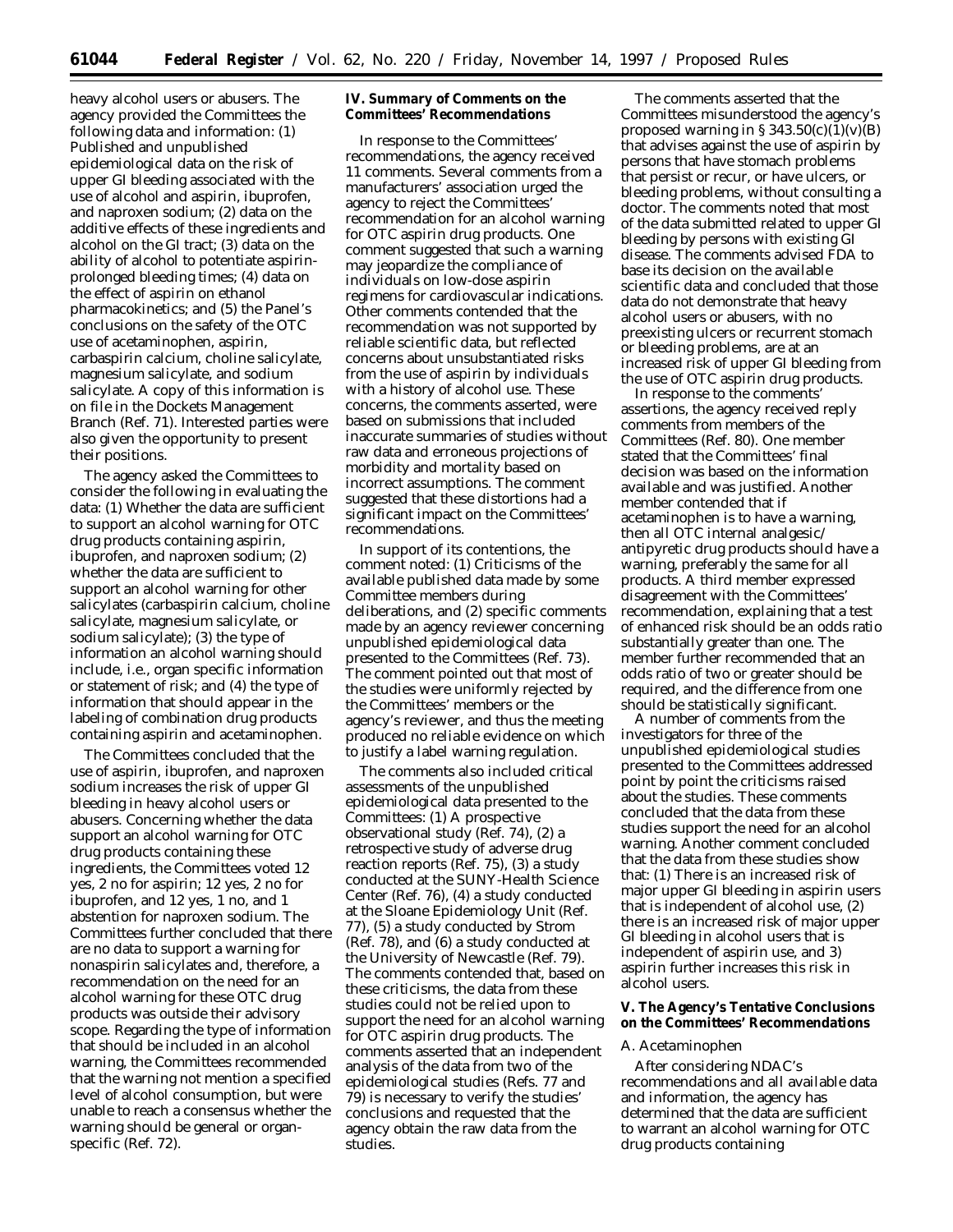acetaminophen. Based on an evaluation of the scientific literature, the agency has determined that individuals with a history of heavy alcohol use or abuse have an increased risk from the hepatotoxic effects of acetaminophen. In order to advise consumers with such a history to consult a physician for advice on the use of OTC acetaminophen drug products, the agency is proposing that OTC analgesic/antipyretic drug products containing acetaminophen bear an alcohol warning.

Acetaminophen is considered a dose dependent hepatotoxin (Ref. 81). Acute doses of acetaminophen of 15 g or more in adults have been associated with hepatotoxicity (Refs. 81 and 82). However, the scientific literature from 1966 to the present contains at least 97 reports of hepatotoxicity attributed to the ingestion of less than 15 g of acetaminophen (Refs. 1 through 27, 51, 52, 53, 57 through 62, and 83 through 93). With few exceptions, these case reports describe a clinical and laboratory picture consistent with acetaminophen overdose: Nausea, vomiting, hematemesis (bloody vomitus), jaundice, markedly elevated liver enzymes (aspartate aminotransferase (AST) and alanine aminotransferase (ALT)), elevated bilirubin, prolonged prothrombin time, and liver biopsy results (when obtained) demonstrating centrilobular necrosis.

Seventy-one of the 97 cases (73 percent) involve a history of heavy alcohol use or abuse (Refs. 1, 2, 3, 5 through 20, 22 through 26, 52, 53, 57 through 62, 86, 87, and 93). While a number of these reports lack sufficient information to permit a detailed assessment, the long history of the reports, their diverse countries of origin, consistent presentation and pattern of usage suggest that individuals with a history of heavy alcohol use or abuse are more susceptible to acetaminophen's hepatotoxic effects. Further, a majority of the 71 cases (41 cases or 58 percent) are associated with acetaminophen doses at or below the currently proposed maximum daily OTC dose (4 g per day) or moderate overdoses of approximately 6 g (Refs. 7, 12 through 18, 20, 22, 23, 24, 26, 52, 53, 57, 58, 60, 61, 62, 86, 87, and 93).

A number of these cases provide sufficient detail to suggest acetaminophen induced hepatotoxicity in heavy alcohol users or abusers at acetaminophen doses of 6 g or below. Bell, Schonsby, and Raknerud (Ref. 57) reported a 32-year-old male ''periodic alcoholic'' (patient 3) who began drinking after a period of abstinence, used acetaminophen to treat withdrawal symptoms, and took 3.4 g

acetaminophen per day for 5 days prior to hospital admission. On the day of admission, the patient developed nausea and hematemesis. Jaundice and bruising were also observed.

Laboratory tests revealed elevated liver enzymes (AST 13,420 International Units/Liter (IU/L) and ALT 7,510 IU/L (reference AST and ALT 10 to 40 IU/L)) and hyperbilirubinemia (297 micromole/liter (µmole/L) or 17.4 milligrams (mg)/deciliter (dL) (reference bilirubin 3 to 25  $\mu$ mole/L or 0.2 to 1.5 mg/dL)). Tests for hepatitis C surface antigen, hepatitis A and cytomegalovirus antibody, and Monospot were negative. The serum acetaminophen level 2 days after the last dose was 2.5 micrograms/milliliter (µg/mL). No liver biopsy was done. Nacetylcysteine (NAC) was not administered. The patient improved with supportive treatment and was discharged. At outpatient followup, 5 weeks after admission, all laboratory tests were normal.

Bell, Schonsby, and Raknerud (Ref. 57) also reported a 57-year-old woman (patient 4) with a history of gout who ingested 40 to 50 g of alcohol a day. For several years, she had taken 400 mg acetaminophen and 5 mg prednisone per day. In response to an increase in leg pain, she increased her intake to 2.4 to 3.2 g acetaminophen per day for several days. On the day of hospital admission, she vomited blood and developed symptoms compatible with hepatic encephalopathy (jaundice, somnolence, and bruising).

Laboratory tests revealed elevated aminotransferases (AST 16,180 IU/L and ALT 8,950 IU/L). Bilirubin was 123 µmole/L or 7.2 mg/dL. NAC was not administered. The patient died the day following admission with massive hematemesis and hypotension. Autopsy revealed abundant blood in the stomach and intestines but no sign of an ulcer. Microscopically, a marked centrilobular liver cell necrosis was seen.

Floren, Thesleff, and Nilsson (Ref. 7) described hepatotoxicity in a 58-yearold woman (patient 1) who regularly consumed a bottle of red wine a day. The patient was hospitalized due to a slight intoxication. Before admission, she admitted to ingesting 1 to 1.5 g acetaminophen, sedatives (oxazepam), and antidepressants (lorazepam) for an unspecified period of time. The patient was transferred from the psychiatric ward to the medical clinic due to elevated liver enzymes (AST 14.3 microkatal/L ( $\mu$ kat/L) and ALT 14.0 µkat/L). Reference levels for AST and ALT were less than 0.7 µkat/L.

At the time of transfer, the concentration of acetaminophen in serum was not measurable and NAC was not administered. Tests for hepatitis B surface antigen and hepatitis A were negative. A liver biopsy demonstrated centrilobular necrosis with normal portal zones. The biopsy revealed no evidence of steatosis, fibrosis, or cirrhosis. The patient recovered uneventfully.

Licht, Seeff, and Zimmerman (Ref. 20) reported a 53-year-old man who ingested 2.6 to 3.9 g acetaminophen daily for an undisclosed period of time. He admitted to a 15-year history of excessive alcohol intake with a recent intake of 2 quarts of whiskey daily. He entered the hospital after 3 days of weakness, abdominal discomfort, and jaundice.

Laboratory values at the time of admission indicated markedly elevated liver enzymes (AST 19,710 milliunits (mU)/mL) and ALT 4,560 mU/mL), a bilirubin of 13 mg/dL, and a prolonged prothrombin time of 22 seconds (control 10 seconds). A serum acetaminophen level obtained 12 hours after ingestion was in the nontoxic range  $(2 \mu g/mL)$ . A test for hepatitis B surface antigen was negative. No liver biopsy was obtained. NAC was not administered. The patient recovered.

Luquel et al. (Ref. 60) described a 49 year-old man who was admitted to the hospital with confusion, hematemesis, and decreased urine output. In addition to increasing his beer intake, he also took 1.2 g acetaminophen and 25 mg ethyl loflazepate for 2 days prior to hospitalization. Laboratory values were AST 1,870 IU/L, ALT 640 IU/L, total bilirubin 39 µmole/L or 2.3 mg/dL, and a prothrombin rate of 75 percent. No serum acetaminophen was detected, and NAC was not administered. The results of a liver biopsy performed on the third day of hospitalization revealed centrilobular necrosis. The patient recovered uneventfully.

Seeff et al. (Ref. 26) reported six cases of acetaminophen hepatotoxicity in alcohol abusers. Three cases (patients 2, 3, and 6) involved doses of approximately 4 g acetaminophen. Patient 2 was a 30-year-old male chronic alcohol abuser who ingested 12.5 g acetaminophen over a 3-day period for pain related to a dental abscess. (Assuming that the doses were evenly distributed over the 3 days, he ingested approximately 4.2 g acetaminophen per day.) His laboratory values showed elevated liver enzymes (AST greater than 10,000 IU/L and ALT 7,610 IU/L), a bilirubin of 2.4 mg/dL, and a prothrombin time 9.3 seconds longer than control. A test for hepatitis B surface antigen was negative. Serum acetaminophen level and liver biopsy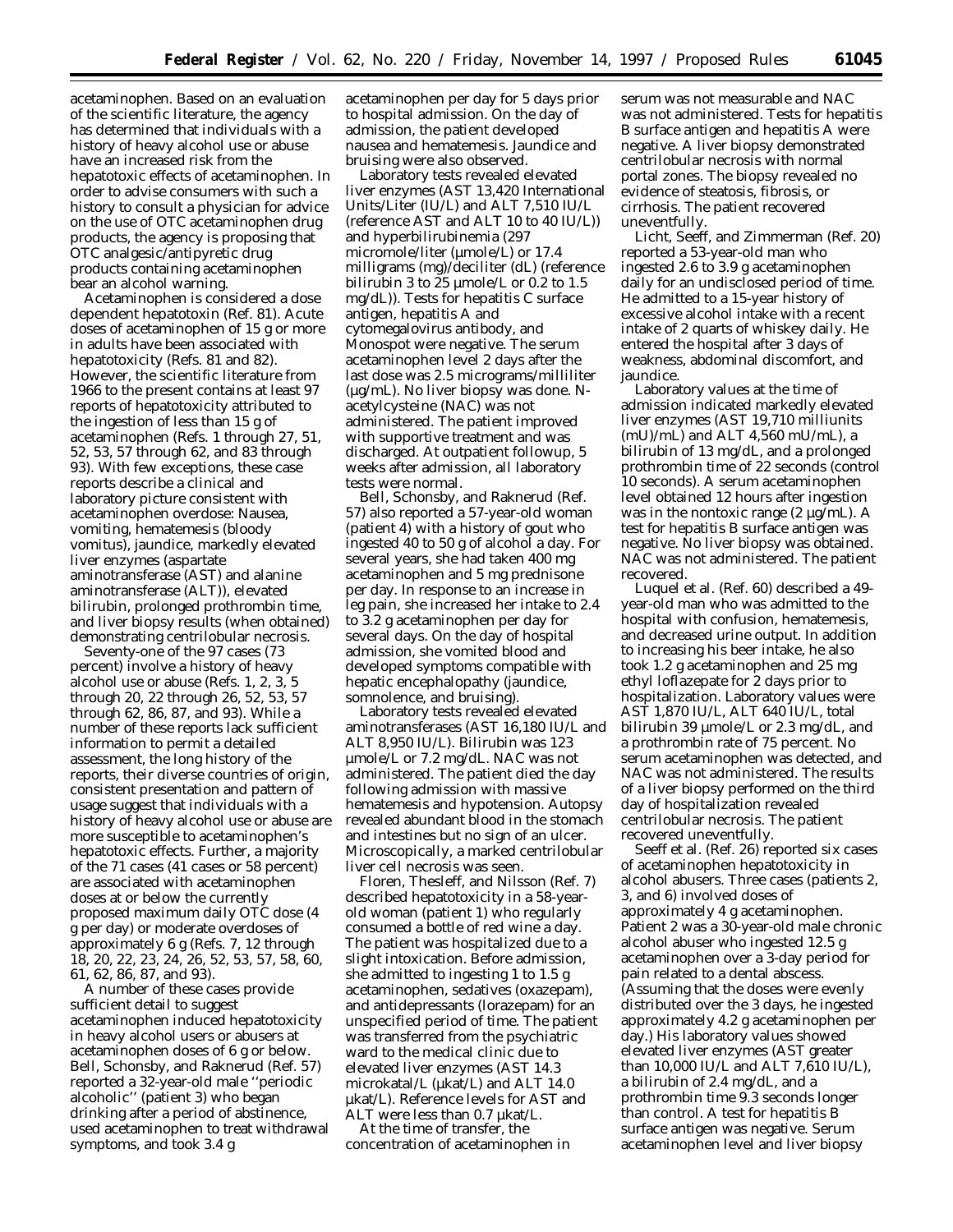were not done. The patient was treated with NAC, improved, and was released from the hospital.

Patient 3 was a 39-year-old man who was hospitalized for a submandibular infection following a fracture. Over a 1 week period, he had taken approximately 3.8 g acetaminophen per day. On admission, his laboratory values revealed elevated liver enzymes (AST 5,640 IU/L and ALT 354 IU/L), bilirubin 16.5 mg/dL, and a prothrombin time twice the control. Serum acetaminophen levels were not determined, nor was a liver biopsy performed. NAC was not administered. The patient improved over the next few weeks and was discharged.

Patient 6 was admitted to the hospital for acute alcohol withdrawal syndrome. During the 3 days prior to admission, she took approximately 3.7 g acetaminophen a day for headache. Laboratory values included AST 6,888 IU/L, ALT 2,480 IU/L, total bilirubin 6.6 mg/dL, and a prothrombin time 10 seconds longer than control. Serum acetaminophen level, liver biopsy, and viral screening were not performed. NAC was not administered and with supportive treatment, the patient recovered.

Edwards and Oliphant (Ref. 86) described a 46-year-old man who presented to the hospital with a 2-hour history of epigastric pain with hematemesis. The patient gave a history of regular alcohol consumption. In the week prior to admission, he had consumed two 1,250 mL spirits over the week and 12 cans of beer daily and concurrently taken not more than 3 g of acetaminophen daily for hangover, up to a total dosage of 18 g. He took an additional 3 g of acetaminophen 6 hours prior to his admission to the hospital.

Liver function tests conducted on day 2 of hospitalization showed markedly abnormal aminotransferases (AST 30,000 IU/L and ALT 9,750 IU/L) and a bilirubin of 86 µmole/L or 5 mg/dL. At 6 hours post ingestion, the serum acetaminophen level was 0.04 µg/mL. On day 2 the level was 0.005 µg/mL. Hepatitis serology was negative for hepatitis A, B, and C. No liver biopsy was performed. NAC was not administered. The patient's convalescence was slow but uneventful.

Johnson, Friedman, and Mitch (Ref. 12) described a 23-year-old female alcohol abuser who developed acute hepatitis and renal failure 3 days after ingesting a bottle of cold medication containing 6 g acetaminophen in 25 percent alcohol. The patient's medical history included a previous hepatitis infection. Laboratory values at admission were AST 4,320 IU/L, ALT

1,130 IU/L, total serum bilirubin 10 mg/ dL, and a prothrombin time of 13.1 seconds (control 12 seconds). Serum acetaminophen was undetectable 6 days after acetaminophen ingestion. A test for hepatitis B surface antigen was negative. Antibodies to hepatitis B surface antigen were detected. No liver biopsy was conducted. NAC was not administered. Hepatic function gradually improved and the patient was discharged.

Kartsonis, Reddy, and Schiff (Ref. 13) reported a 39-year-old male alcohol abuser who developed vague inguinal discomfort and began self-medicating with 5 g acetaminophen per day over a 6-day period. He presented to the hospital with nausea, vomiting, and abdominal pain. Laboratory tests revealed elevated aminotransferases (AST more than 8,270 IU/L and ALT 6,494 IU/L), total bilirubin 4.2 mg/dL, and an extended prothrombin time of 21 seconds (control 12 seconds). Acetaminophen was not detectable in the blood. Neither a liver biopsy nor viral screening were done. NAC was not administered. The man had an uneventful recovery with supportive care and was discharged from the hospital after 7 days.

O'Dell, Zetterman, and Burnett (Ref. 24) reported a 38-year-old woman who took 6 g acetaminophen for 5 days for stomach pain. She had a history of chronic pancreatitis and chronic alcoholism (approximately 200 g ethanol a day for 10 years). She presented to the hospital with nausea, vomiting, and abdominal pain. Liver enzymes on admission were AST 1,512 IU/L and ALT 554 IU/L. Bilirubin levels and prothrombin times were normal. Acetaminophen blood levels were not determined. A liver biopsy revealed centrilobular necrosis without signs of alcoholic hepatitis or centrilobular fibrosis.

Acetaminophen administration was discontinued and liver enzymes returned to normal. The patient was counseled about acetaminophen and alcohol toxicity, and discharged. Subsequently, she was readmitted to the hospital with abdominal pain of 2 weeks duration for which she had taken 6 g acetaminophen a day.

On admission, her liver enzymes were AST 5,210 IU/L and ALT 1,580 IU/L, and total bilirubin was 1.1 mg/dL. A serum acetaminophen level was not determined. A second biopsy showed extensive centrilobular fibrosis. Alcoholic hyalin and polymorphonuclear leukocyte inflammation were not observed. The periportal regions were normal and there was no portal fibrosis. The patient

recovered and was discharged from the hospital.

Seeff et al. (Ref. 26) reported a 58 year-old male chronic alcohol abuser hospitalized for alcoholic hepatitis and cervical neck pain. The patient's history included a recent increase in alcohol consumption and chronic ingestion of 4 to 6 g acetaminophen daily for an unspecified period of time. On admission, AST was 2,870 IU/L, bilirubin was 3.6 mg/dL, and prothrombin time was 14 seconds (control 11.3 seconds). ALT was not reported, and serum acetaminophen levels were not determined. NAC was not administered. Laboratory values on the next day included an AST level of 790 IU/L and an ALT level of 2,300 IU/ L. Serologic tests for hepatitis B were negative. No liver biopsy was done. Serum aminotransferases and prothrombin time returned to normal, and the patient was discharged 12 days after admission.

Kumar and Rex (Ref. 52) reported six cases of hepatotoxicity, four of which involved acetaminophen doses of 5 to 6 g. Case 2 was a 65-year-old female alcohol abuser admitted to the hospital after 1 day of vomiting. Her admitting AST and ALT levels were 3,199 IU/L and 1,270 IU/L, respectively. Her total bilirubin level peaked at 41 µmole/L or 2.4 mg/dL. After 2 days of observation and improvement, it was discovered that she had been taking about 6 g/day acetaminophen for back pain. Serum acetaminophen level, liver biopsy, and viral screening were not done. She was discharged in stable condition with near normal liver test results.

Case 3 was a 43-year-old woman admitted to the hospital with a 6-day history of fatigue, malaise, nausea, and vomiting. Peak laboratory values included elevated liver enzymes (AST 14,920 IU/L and ALT 3,304 IU/L), total bilirubin 126 µmole/L or 7.4 mg/dL, and a prothrombin time of 46 seconds (no control reported). No serum acetaminophen levels, liver biopsy, or viral screening was performed. Initially, the woman denied alcohol or acetaminophen use. However, a friend subsequently reported that she was a heavy drinker and had been taking 5 g acetaminophen daily for an unspecified period of time. NAC was not administered, and she was discharged in stable condition.

Kumar and Rex (Ref. 52) also described a 55-year-old man (case 4) with a history of heavy alcohol use who was hospitalized after 3 to 4 weeks of nausea and vomiting. On admission, laboratory values included elevated liver enzymes (AST 1,240 IU/L and ALT 252 IU/L), total bilirubin 35 µmoles/L,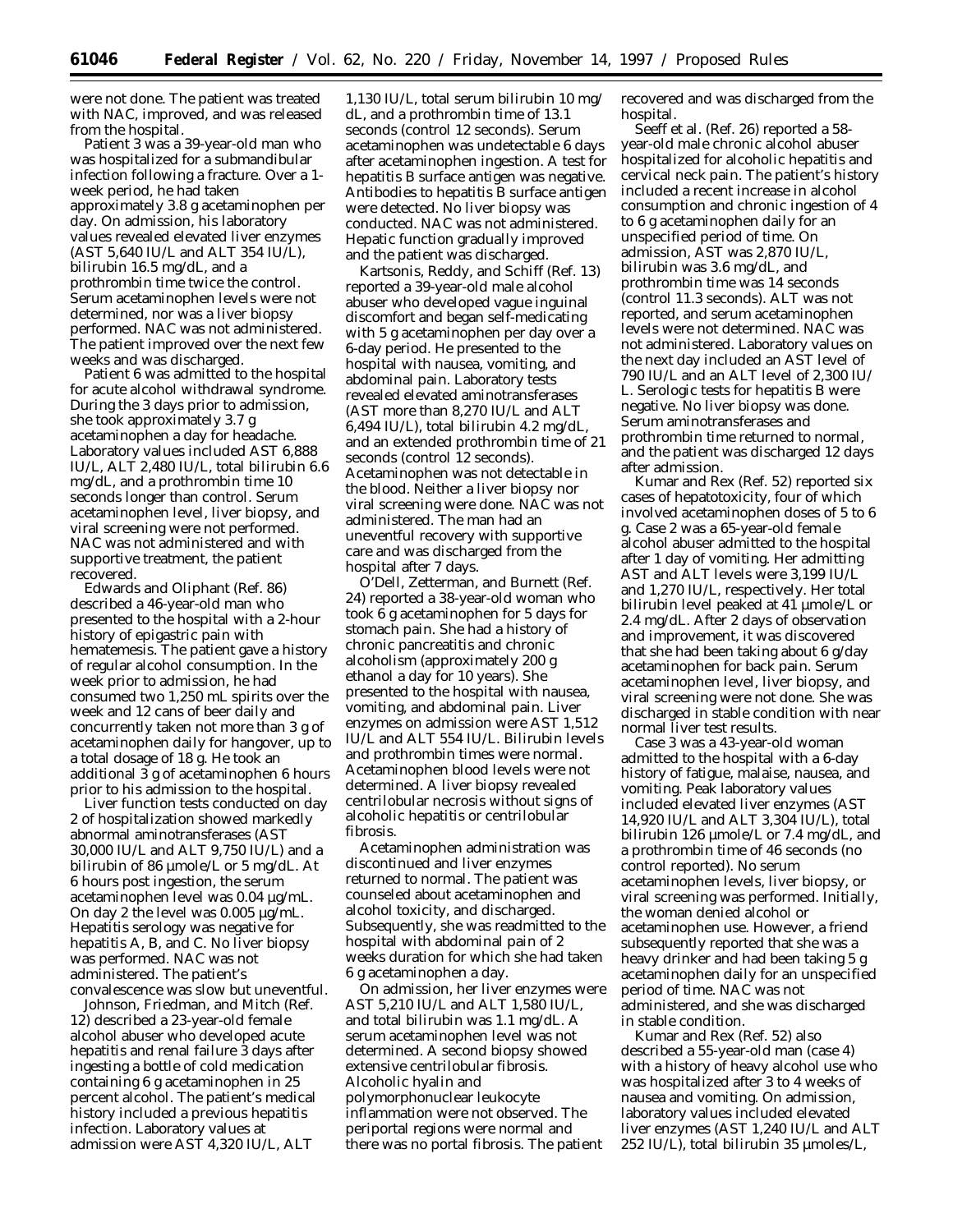and a prothrombin time of 15 seconds (no control reported). His liver enzyme levels peaked on day 2 (AST 7,225 IU/ L and ALT 1,280 IU/L). It was later determined that he had ingested 6 g acetaminophen daily for an unspecified period of time for headaches and arthritic pain. Serum acetaminophen level, viral screening, and liver biopsy were not done. The patient was discharged after 20 days with normal liver function tests.

Another case reported by Kumar and Rex (Ref. 52) was a 59-year-old male alcohol abuser (case 5) who was admitted to the hospital with dizziness and orthostatic hypotension. He reported ingesting 5 g acetaminophen daily for 1 month for hip pain. Peak liver test abnormalities were present on the day of admission (AST 3,000 IU/L, ALT 290 IU/L, total bilirubin 133 µmole/L, and prothrombin time 19 seconds, no control reported). Serum acetaminophen levels, liver biopsy, and viral screening were not done. NAC was not administered. The patient subsequently developed sepsis and GI bleeding and died 2 weeks after hospitalization.

The agency subsequently received an additional 19 reports of acetaminophen liver toxicity (Ref. 94). Fifteen of these reports involved acetaminophen doses of less than 6 g daily in individuals with a history of moderate to heavy alcohol use. Five of the reports (case numbers 9, 11, 12, 13, and 19) provided sufficient detail to suggest acetaminopheninduced hepatotoxicity.

Case number 9 was a 45-year-old woman with a history of alcohol abuse who, at the time of admission, had a history of ingesting one to two glasses of wine daily (only at night). The patient had a history of acetaminophen use along with alcohol. For approximately 5 days prior to admission, the patient reportedly took acetaminophen at the recommended dose (4 g per day) for flulike symptoms. The patient vomited (some ''coffee ground'' emesis) for 5 days prior to admission, and for 2 days had a progressive deterioration of mental status. On the night prior to admission, she became delirious and was brought to the emergency room.

Laboratory values showed grossly elevated liver enzymes (AST 15,205 IU/ L and ALT 4,051 IU/L ), a prothrombin time of 63.7 seconds (no control reported), and a total bilirubin of 3.8 mg/dL. The serum acetaminophen level was 12 µg/mL (time after last dose unknown). No record of hepatitis screening was provided. During the hospital stay, an upper endoscopy showed bleeding secondary to diffuse gastritis and portal gastropathy. The

patient continued to deteriorate and died 1 month after hospital admission. Autopsy findings included diffuse hepatic necrosis with micro vesicular fat and bile stasis.

Case number 11 was a 43-year-old man with a long-standing history of alcohol abuse (at least 12 cans of beer daily for 16 years). He developed lower abdominal pain and fever, followed 2 days later by nausea and vomiting, for which he took two medications containing acetaminophen (estimated dose less than 4 g per day) for at least 1 day. He was admitted to the hospital 2 days later with hypotension and abnormal liver and renal function.

Laboratory values showed elevated liver enzymes (AST 5,450 IU/L and ALT 2,251 IU/L) a prothrombin time of 55.9 seconds (no control reported), and a total bilirubin of 89 µmole/L. The serum acetaminophen level was 5 µg/mL (time after last dose unknown). The patient died 10 days after admission to the hospital. No record of hepatitis screening was provided. Post-mortem findings included centrilobular necrosis and widespread mucosal hemorrhages consistent with coagulopathy. The autopsy report noted that while there was no evidence of cirrhosis, the presence of ascites, muscle wasting, and testicular wasting was consistent with the effect of chronic liver disease.

Case number 12 was a 41-year-old man who had taken acetaminophencontaining drugs for 2 days (4 to 5 g/ day) to alleviate the pain of fractured ribs. He had a history of alcohol abuse and had recently been drinking 12 beers a day. He was admitted to the hospital with complaints of shortness of breath and left-side chest pain. On examination, he was found to have greater than an 80-percent pneumothorax of the left lung and was also deeply jaundiced. A blood alcohol level done at time of admission was reported as ''0.''

Laboratory findings included AST 21,900 IU/L, ALT 11,200 IU/L, total bilirubin 17.8 mg/dL, and a prothrombin time of 40 seconds (no control reported). The serum acetaminophen level was 2.1 µg/mL 4 days after the last acetaminophen ingestion. The results of screening for hepatitis A antibody, hepatitis B surface antigen and antibody, and hepatitis B core antibody were negative. Screening for Epstein-Barr surface antigen was also negative. A liver biopsy showed fulminant hepatic necrosis with mild to moderate evidence of alcohol-related liver disease. A diagnosis of acute toxic liver failure was made, and the patient was transferred to a second hospital for a liver transplant, which was done

within 72 hours of transfer. Following the transplant, the patient was discharged in stable condition. Sections of the removed liver showed extensive centrilobular necrosis, with up to 50 or 60 percent necrosis in some areas.

Case number 13 was a 62-year-old man with a history of heavy alcohol use and severe steroid-dependent chronic obstructive pulmonary disease. He subsequently reduced his alcohol intake to two to four beers a day for several years. A few days prior to admission, he developed flu-like symptoms (sore throat, myalgia, and sleeping difficulty) for which he took an estimated 4 to 5 g acetaminophen over an 8-hour period. He became progressively weaker and fell on the day prior to admission.

On admission, he was found to have hypotension, weakness, grossly elevated liver function tests (AST 16,279 IU/L, ALT 10,942 IU/L, a total bilirubin of 7.8 mg/dL, and a prothrombin time of 55.7 seconds, no control reported). Serum acetaminophen levels were not determined. The patient was diagnosed with acute hepatic failure and died within 24 hours of admission. A postmortem liver biopsy revealed massive hepatocellular necrosis.

Case number 19 was a 30-year-old man with a history of occasional alcohol use. Four days prior to admission, he developed malaise and a sore throat and drank six glasses of wine prior to retiring for the evening. His symptoms became progressively worse, and he took acetaminophen (4 g per day) for 3 to 4 days. On the morning of admission, he became disoriented, unable to speak, and agitated.

Admission laboratory data revealed markedly elevated liver enzymes (AST 13,580 and ALT 11,250 IU/L), a prothrombin time of 32.4 seconds (no control reported), and a bilirubin of 7.0 mg/dL. No blood alcohol was detected. A serum acetaminophen level of  $7 \mu g$ / mL was obtained approximately 48 hours after the last acetaminophen dose. Screening for hepatitis B surface antigen and core antibody was negative. Tests for herpes simplex virus were initially negative but were positive after transfusions. The patient deteriorated rapidly and lapsed into a coma. A liver transplant was done, after which the patient was initially stable, but subsequently developed deteriorating kidney function. The liver pathology report described extensive centrilobular hemorrhagic necrosis.

Zimmerman and Maddrey (Ref. 95) reported 67 additional cases of hepatic injury in regular alcohol users associated with the use of acetaminophen for therapeutic purposes. The majority of cases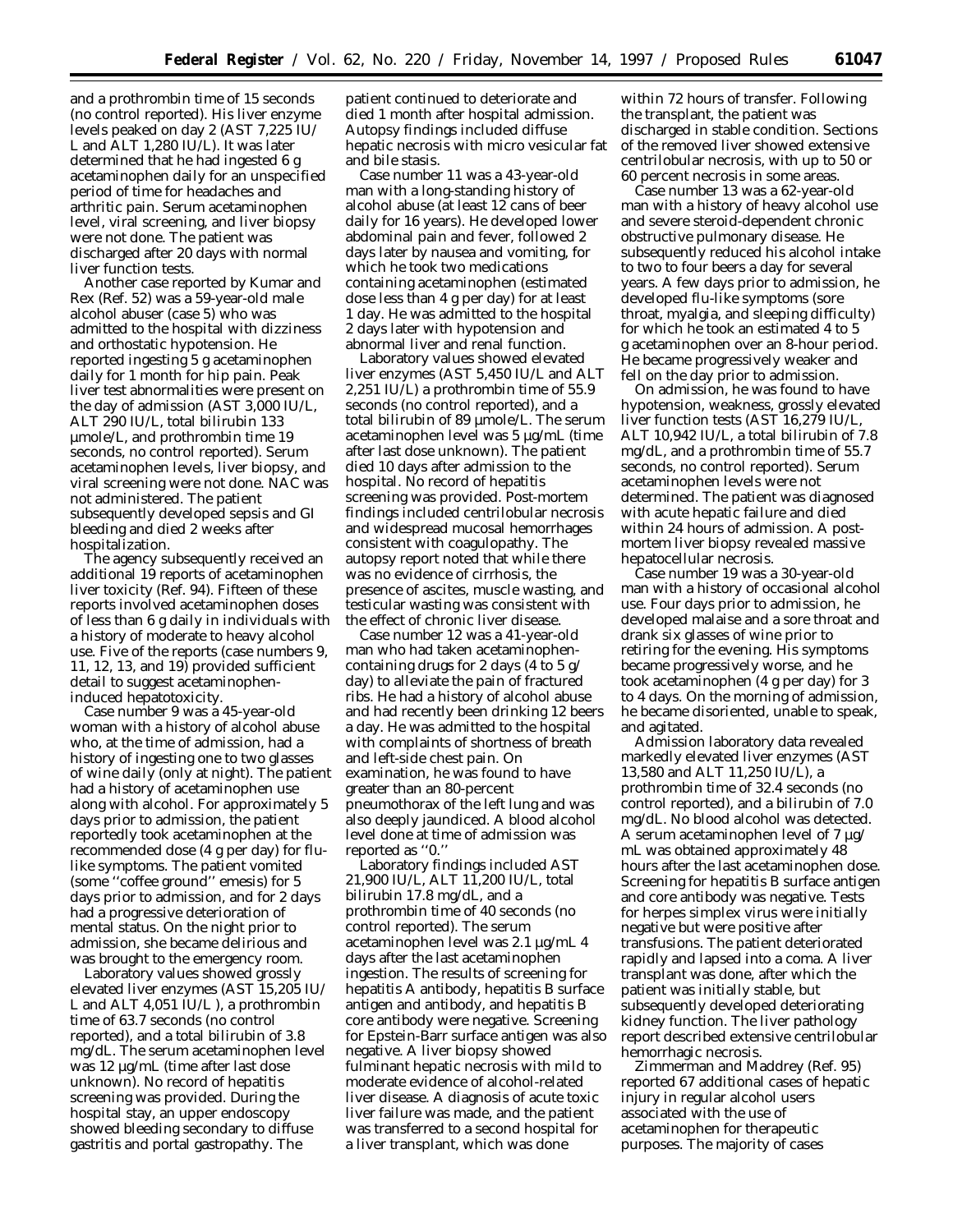involved subjects considered to be alcohol abusers or who reported alcohol intakes of at least 60 g/day. In 27 of the cases (40 percent), hepatic injury was attributed to acetaminophen doses under 4 g/day. In another 13 cases (19.4 percent), hepatic injury was associated with acetaminophen doses of 4.1 to 6 g/ day. Unfortunately, specific details of the individual cases were not provided. Thus, a definitive assessment of the role of acetaminophen in the reported liver injuries is difficult.

Acetaminophen is metabolized principally by glucuronide and sulphate conjugation in the liver. When acetaminophen is taken at therapeutic doses, glucuronide and sulphate metabolites account for 80 to 90 percent of the acetaminophen metabolites in urine (Ref. 80). Ordinarily, a small fraction of acetaminophen is metabolized by microsomal enzyme cytochrome P450 2E1 to NAPQI (Ref. 96), but if the capacity of the glucuronidation and sulfation metabolic pathways is exceeded, as in overdose, or if the synthesis of P450 2E1 is induced, increased amounts of NAPQI are produced.

NAPQI is avidly electrophilic and can bind to liver cell macromolecules, disrupt cell function, and ultimately cause liver cell death. The binding of NAPQI to liver cell components is prevented if the compound is detoxified by conjugation with GSH or other sulfhydryl compound. The detoxification of NAPQI generates, through a series of reactions, mercapturic acid and cysteine metabolites. GSH is depleted in the detoxification process and must be replenished by sulfhydryl compounds from the diet or by drugs given as therapy, e.g., the cysteine containing compound NAC. NAC has welldocumented effectiveness as an antidote for acetaminophen overdose. More recently, it has been recommended for the treatment of acetaminophen liver toxicity after ingestion of therapeutic doses of acetaminophen by individuals with a history of heavy alcohol use or abuse (Ref. 95).

Pharmacokinetic studies in humans suggest an increased sensitivity of heavy alcohol users or abusers to the hepatotoxic effects of acetaminophen. The data suggest that the ingestion of even relatively small doses of acetaminophen (1 g) by heavy alcohol users or abusers results in a higher than normal percentage of acetaminophen metabolized by the microsomal enzyme pathway that yields NAPQI. The available pharmacokinetic data suggest that the rate of metabolism of acetaminophen is increased in alcohol

abusers (as evidenced by an increase in the plasma clearance rate (CL) and a decrease in the plasma elimination halflife of acetaminophen  $(t_{1/2})$ ). This increased metabolism suggests increased activity of the microsomal pathway in this population.

Dietz et al. (Ref. 28) compared the metabolism of acetaminophen in six healthy alcohol abusers (240 to 480 mL alcohol daily for 2 to 40 years) to eight healthy nondrinking adults. The alcohol abusers had stopped drinking within the previous 48 hours. Baseline laboratory data were obtained from both groups. Following a 12-hour fast, a single 1 g dose of acetaminophen was administered. Blood samples were collected immediately before acetaminophen administration and at 30, 60, 90, 120, and 240 minutes thereafter. Acetaminophen plasma data were fit to a one-compartment open model for oral dosing using nonlinear regression analysis. The time to peak concentration  $(t_{\text{max}})$ , peak plasma concentration  $(C_{\text{max}})$ , the area under the concentration-time curve (AUC), and CL were determined. Laboratory screening data revealed significant differences between the controls and alcohol abusers only in gamma-glutamyl transpepsidase activity (12.6 units in controls and 204.7 units in alcohol abusers,  $p = 0.01$ ). There was no significant difference in renal function between the two groups. The acetaminophen plasma AUC's for the groups were significantly different (p < 0.01). While both groups achieved  $C_{\text{max}}$ at approximately the same time, Cmax for the nondrinkers was significantly higher than for the alcohol abusers (20.2 µg/mL versus 15.4 µg/mL). The CL was also significantly accelerated in the alcohol abusers (247.4 mL/minute (min) versus 154.4 mL/min,  $p < 0.001$ ).

Girre et al. (Ref. 55) obtained similar results in a comparison of the pharmacokinetics of acetaminophen in 12 chronic alcohol abusers and 12 healthy controls. The mean daily alcohol consumption for the alcohol abusers was  $210 \pm 95$  g of absolute alcohol for a mean duration of  $14.5 \pm 9.5$ years. Control subjects drank only moderately (defined in the study as a weekly alcohol consumption < 80 g) and were asked to abstain from alcohol consumption for 36 hours before the trial. A single, 1-g acetaminophen dose was administered following a 12-hour fast. Blood samples were taken before acetaminophen intake and at 0.25, 0.5, 0.75, 1, 1.5, 2, 2.5, 3, 4, 6, 8, and 24 hours thereafter.

The following pharmacokinetic parameters were determined:  $C_{\text{max}}$ ,  $t_{\text{max}}$ , AUC, CL, and  $t_{1/2}$ . A comparison of  $C_{\text{max}}$  and tmax showed no significant differences between the two groups. However, in the alcohol abusers,  $t_{1/2}$  was significantly shorter than for the controls (1.71 versus 2.84 hours, p < 0.05). CL was increased in the alcohol abusers (30.34 versus 26.52 L/hour, p < 0.05).

Observed increases in the excretion of metabolites (mercapturate and cysteine) of the microsomal pathway also suggest increased activity of this pathway in this population. Villeneuve et al. (Ref. 27) observed an increased urinary excretion of cysteine and mercapturate metabolites of acetaminophen in alcohol abusers. The authors compared the pharmacokinetics of acetaminophen metabolism in nine alcohol abusers (457 ± 50 g ethanol per day for at least 3 months), eleven subjects with alcoholic cirrhosis, and six healthy normal subjects. Subjects in the control group consumed no alcohol or other medications.

Subjects with a history of alcohol abuse were selected based on the absence of alcoholic hepatitis or cirrhosis (determined by physical examination and standard biological tests for liver function) and the lack of drug use (other than alcohol). The diagnosis of cirrhosis was confirmed by liver biopsy. Cirrhotic subjects were hospitalized at the time of the study and did not consume alcohol for at least 30 days prior to the start of the study. Five of the cirrhotic subjects received spironolactone (100 mg/day) for treatment of their ascites.

After 12 hours of fasting, a liquid preparation of acetaminophen was administered orally at a dose of 12 mg/ kilogram with 200 mL of water (mean dose: Controls 920 mg, alcohol abusers 805 mg, and cirrhotics 872 mg). Blood samples were taken at 0, 5, 15, 30, 45, 60, 90, 120, 180, 240, 300, 360, and 420 minutes after ingesting acetaminophen. Urine was collected for 24 hours after ingestion. The apparent oral clearance (CL<sub>o</sub>), AUC, and  $t_{1/2}$  were determined.

The percentage of the acetaminophen dose eliminated in the urine of alcohol abusers was significantly decreased from the controls (88.6 to 63.4 percent). In the cirrhotics, clearance was decreased by 50 percent ( $p < 0.05$ ),  $t_{1/2}$ was extended ( $p < 0.05$ ), and urinary elimination was not significantly decreased in relation to the controls. The level of glucuronide and sulfate conjugates in the alcohol abusers was not significantly different in comparison to the controls. The excretion of cysteine and mercapturate metabolites of acetaminophen was increased in a significant manner for the alcohol abusers ( $p < 0.05$ ). When this increase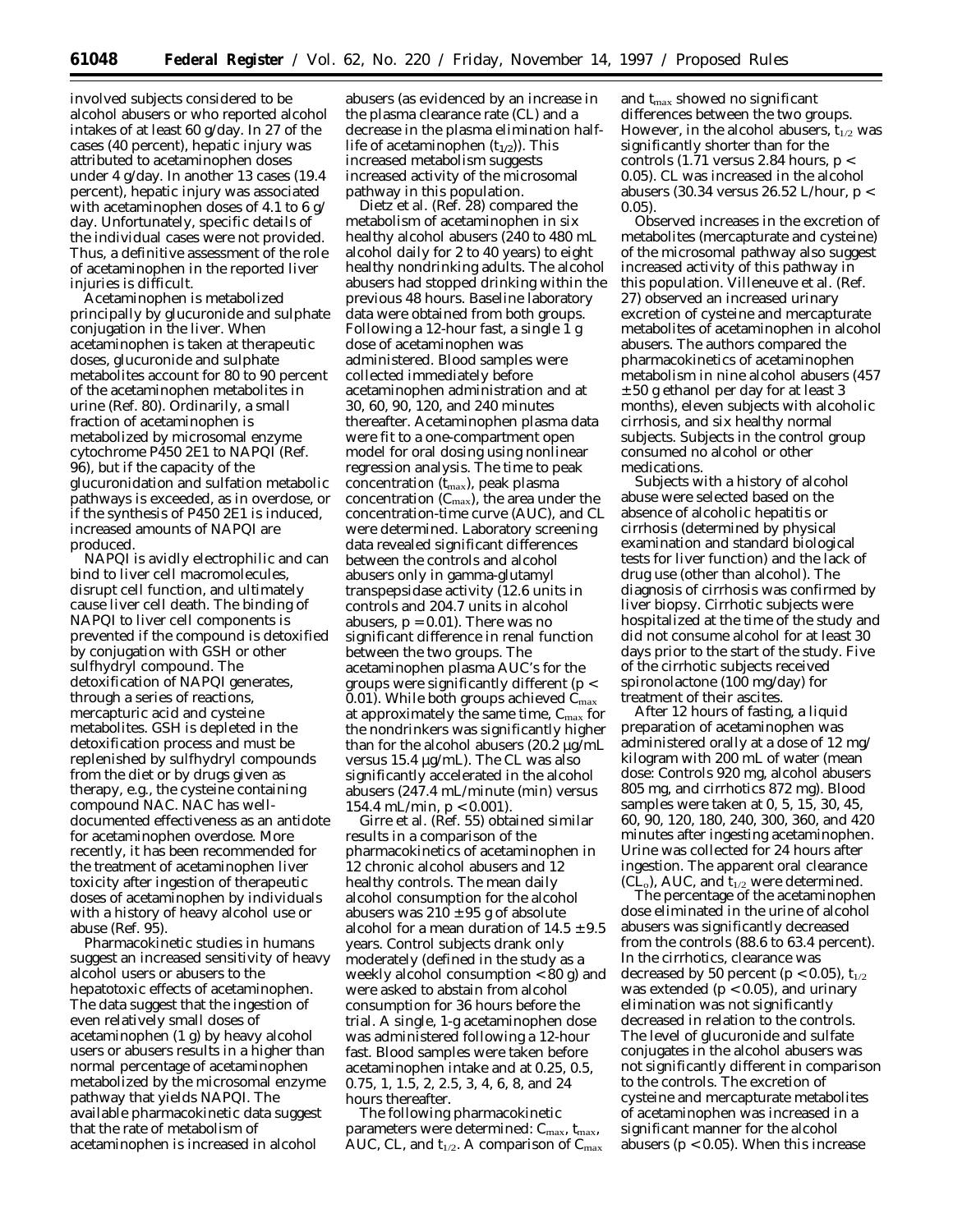was expressed as a percent of the administered dose, the mean augmentation for the alcohol abusers was 92 percent. In cirrhotics, the profile of these metabolites was comparable to the controls.

An additional mechanism of the increased sensitivity of alcohol abusers to acetaminophen toxicity has been postulated to be a diminished capacity to detoxify NAPQI by conjugation with GSH. Lauterberg and Velez (Ref. 65) studied glutathione levels and the formation of the toxic metabolite of paracetamol (acetaminophen) in chronic alcohol abusers. Study subjects were recruited from an alcohol treatment program and had a history of heavy drinking (average consumption of 180 g ethanol per day) up to 2 days prior to study initiation. Some of these subjects received chlorodiazepoxide (last dose 10 mg more than 10 hours prior to the study) as part of their treatment. Control subjects denied consumption of alcohol in excess of 10 g/day and were not taking any medications.

The study determined the plasma GSH levels of alcohol abusers without clinical evidence of alcoholic liver disease and in controls following an overnight fast. The GSH plasma concentration was about 50 percent lower in alcohol abusers than in the controls (8.48 versus 4.35 micromoles (umole),  $p < 0.05$ ). In contrast, the plasma concentration of free cysteine was similar for alcohol abusers and for controls.

The study also examined the effect of acetaminophen administration on plasma GSH. Subjects were given a 2 g acetaminophen dose in lemonade after a 10-hour fast. Blood samples were taken hourly for 4 hours. Urine was collected for 6 hours. After the administration of acetaminophen, the plasma GSH concentration in controls was significantly decreased at 3 hours from a mean concentration of 8.37 to 6.26  $\mu$ mole (p < 0.02 by paired t-test). The plasma GSH levels in alcohol abusers were significantly lower than baseline at 2 and 3 hours (3.10 and 2.40 µmole, respectively, baseline 4.66 µmole). All GSH levels in the alcohol abusers were significantly lower (p < 0.05) than the corresponding values in the control group. The decrease in plasma cysteine was not significantly different from control values. Urinary excretion of mercapturic acid and cysteine conjugates was slightly increased in alcohol abusers. However, the difference was not statistically significant. There was no significant difference in the relative amounts or proportions of glucuronide and sulfate metabolites between alcohol abusers and controls,

suggesting no impact of alcohol abuse on these metabolic pathways.

To confirm that low plasma GSH levels reflect low intrahepatic GSH, the authors measured hepatic GSH in liver samples obtained from alcohol abusers in whom a percutaneous liver biopsy was indicated. The biopsied subjects all had histological evidence of alcoholic hepatitis with and without cirrhosis and had more severe liver disease than the alcohol abusers in whom plasma GSH was measured. The hepatic concentration of GSH in the biopsied subjects was about 50 percent lower than in subjects without liver disease and subjects with a mild inflammatory process or nonalcoholic cirrhosis.

Based on the data discussed above, the agency concludes that chronic heavy alcohol use or abuse has a significant effect on the metabolism of acetaminophen and the detoxification of acetaminophen's toxic metabolite, NAPQI. These changes put individuals with a history of heavy alcohol use or abuse at an increased risk from acetaminophen liver toxicity. Therefore, the agency believes that an alcohol warning for adult OTC internal analgesic/antipyretic drug products containing acetaminophen is warranted. However, the agency does not find the submitted data sufficient to demonstrate the safety of a lower maximum daily dose (2 g acetaminophen) in heavy alcohol users or abusers or to support a specific labeling recommendation to that effect. Therefore, the agency is not proposing a reduction in the recommended maximum OTC daily 4 g dose of acetaminophen at this time. Rather, the agency believes that OTC labeling should recommend contact with a physician to these individuals. A physician familiar with a consumer's history can advise them on whether a particular OTC analgesic/antipyretic drug product is appropriate for their use, suggest other appropriate therapies, and counsel them about their alcohol use.

# *B. Other Monograph Ingredients*

The agency has carefully considered the Committees' recommendations, all comments received in response to those recommendations, and all available data and information and has determined that an alcohol warning for OTC internal analgesic/antipyretic drug products containing aspirin is warranted. The agency agrees with the comments that the unpublished epidemiological data presented to the Committees at the September 8, 1993, meeting alone were insufficient to document an increased risk of GI bleeding associated with aspirin use by

individuals with a history of heavy alcohol use or abuse. At that meeting (Ref. 72), agency representatives stated that the unpublished studies had design problems and did not convince them that the use of alcohol with OTC internal analgesic/antipyretic ingredients (such as aspirin) can cause excess GI bleeding. Agency representatives also stated that, based on these studies, the magnitude of the risk and the confidence level of the estimated risk were uncertain.

However, the irritant effects of aspirin on the gastric mucosa are well documented. In discussing the effect of aspirin on the gastric mucosa (42 FR 35346 at 35386 to 35397), the Panel concluded that aspirin and salicylic acid have a direct local irritant effect on the surface of mucosal cells lining the GI tract. The Panel asserted that the acute use of aspirin may activate symptoms of both gastric and duodenal ulcer, such as epigastric pain and GI hemorrhage. The Panel stated that the initiation or exacerbation of stomach ulcers, stomach irritation, and intestinal inflammation occurs in a significant number of aspirin users. Individuals particularly at risk are those with a history of symptoms of GI problems.

Alcohol is also a gastric irritant. Tarnawski et al. (Ref. 97) studied the effect of the intragastric administration of 100 mL of 40 percent ethanol (the alcohol content of 80 proof whiskey) or saline in 15 healthy volunteers (ten test and five control subjects). Changes in the appearance of the gastric mucosa, mucosal histology, luminal pH, and gastric mucosal potential were evaluated. The authors found that a single dose of 40 percent alcohol produced rapid endoscopic changes (congestion and focal hemorrhages) and prominent histologic changes (exfoliation of the surface epithelium, edema of the lamina propria, and hemorrhagic lesions associated with mucosal microvascular damage). Histologic changes were seen as early as 5 minutes after alcohol administration.

Individuals with a history of heavy alcohol consumption commonly develop characteristic subepithelial hemorrhages with the endoscopic appearance of ''blood under plastic wrap.'' Although termed ''hemorrhagic gastritis,'' these lesions are composed of hemorrhage and edema in the interstitial space under the surface epithelium, without inflammation (Ref. 98). While there are no controlled studies demonstrating that ethanol in lower doses will precipitate relevant gastric hemorrhage, acute hemorrhagic gastritis accounts for 25 percent of the cases of major bleeding in alcohol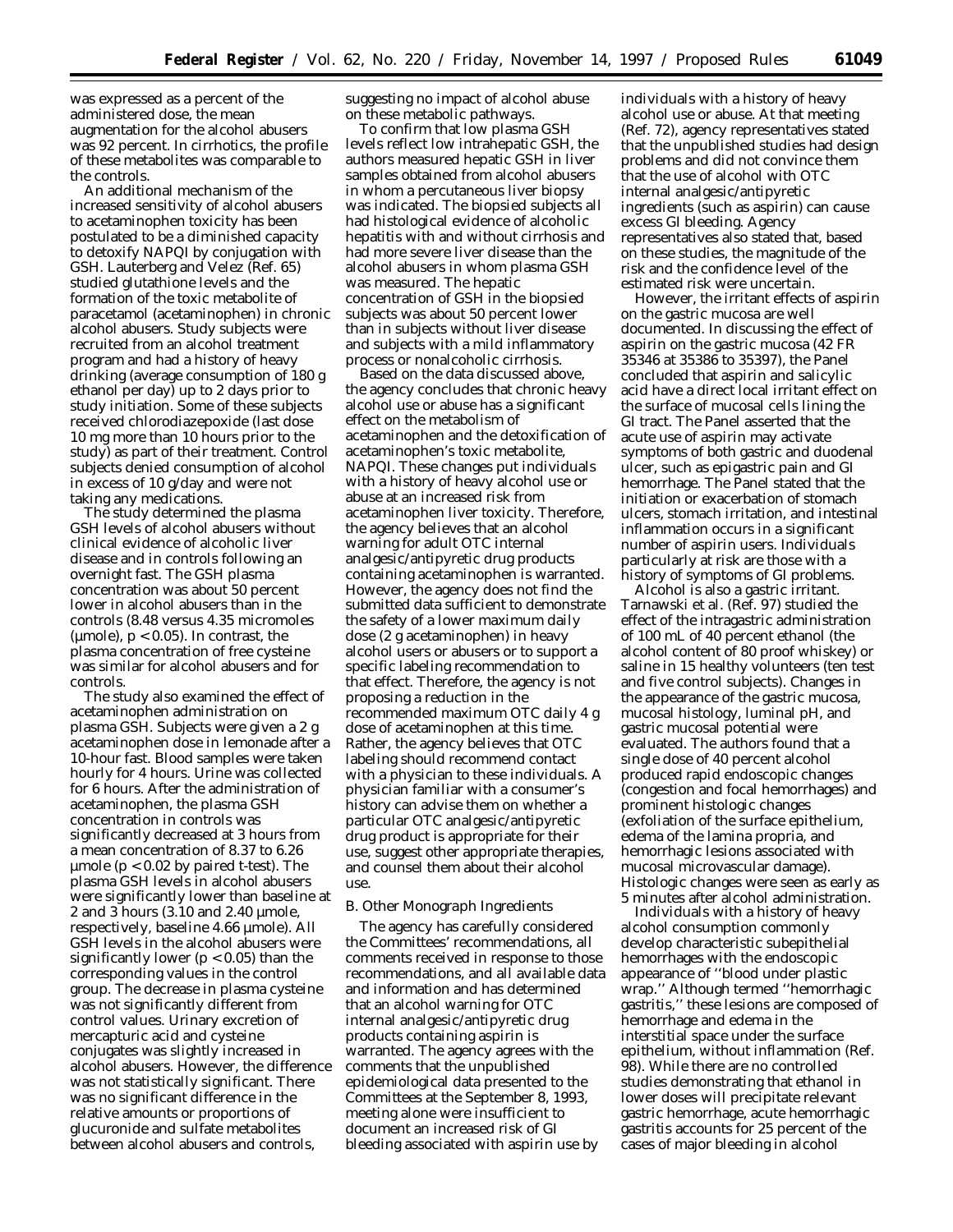abusers compared to 5 percent in the population without a history of prior alcohol abuse (Ref. 99). As with gastritis from other causes, individuals with alcoholic gastritis may have no symptoms whatsoever (Ref. 100). Currently available data do not provide sufficient information to assess the magnitude of the risk of aspirin use by individuals with a history of heavy alcohol use or abuse.

Further, in the last 15 to 20 years, the use of aspirin for the prevention of recurrent myocardial infarction (MI), transient ischemic attacks (TIA), and stroke has become prevalent. The agency has evaluated the available literature on aspirin for cerebral vascular and cardiovascular indications and the incidence of GI bleeding and ulcers in these studies. Eighteen of the 19 studies that included aspirin and placebo groups and evaluated GI bleeding reported an increase in GI bleeds in the aspirin group when compared to the placebo group (Refs. 101 through 118). One study reported no GI bleeds in either group (Ref. 119). Aspirin dosages in the studies ranged from 75 to 1,500 mg daily. Increases in bleeding were reported at all aspirin dosage levels when compared to the control groups. The number of subjects in the studies ranged from 125 to 22,071. The overall results of these studies show that GI bleeding increases with long-term aspirin use, even at low aspirin doses.

The UK–TIA study (Ref. 106) suggested a risk of GI bleeding that increased in a dose-dependent manner. The odds ratio (95 percent confidence interval) was 3.3 (1.2 to 9.0) for 300 mg daily aspirin and 6.4 (2.5 to 16.5) for 1,200 mg daily aspirin (Ref. 120). Several studies reported the number of ulcers in the aspirin and placebo groups. The Aspirin Myocardial Infarction Study Research Group (Ref. 112) reported ''symptoms suggestive of peptic ulcer, gastritis, or erosion of gastric mucosa'' in 14.9 percent of the placebo group and in 23.7 percent of the aspirin group. The British Doctors' Study (Ref. 102) reported a significant increase in peptic ulcers in the aspirin group compared to the placebo group.

The Physicians' Health Study (a 325 mg aspirin dose on alternate days (Ref. 101) reported a nonsignificant increase in upper GI ulcers in the aspirin arm compared to placebo (169/11,037 versus  $138/11,034, p = 0.08$ . However, a statistically significant increase in the number of duodenal ulcers was reported in the aspirin group (46/11,037 versus  $27/11,034, p = 0.03$ , where most of the subjects reported some alcohol use

(more than 70 percent of the subjects reporting daily or weekly use).

The agency is currently evaluating several new professional vascular uses of aspirin and is aware that more people are taking aspirin chronically for cardiovascular and/or cerebrovascular indications and thus may have an increased risk of GI bleeding or susceptibility to ulcers. Further, the magnitude of the risk of heavy alcohol use in this population is not clearly defined.

The agency is aware that numerous studies have examined the effects of alcohol consumption on the rate of cardiovascular disease. In a review of these studies, Marmot and Brunner (Ref. 121) concluded that the evidence suggests that two drinks a day do not cause cardiovascular harm and may be protective against coronary heart disease. Above two drinks per day, the authors found evidence of harmful effects. Heavier alcohol intakes have been associated with an increase in cardiovascular diseases, such as heart muscle disease, hypertension, disturbances in heart rhythm, and stroke (Ref. 122). Pohorecky (Ref. 123) found that the risk for hypertension among individuals drinking three to four drinks per day was 50 percent higher than among nondrinkers.

The American Heart Association (AHA) (Ref. 124) does not currently recommend the ingestion of moderate amounts of alcohol for its protective effect against cardiovascular disease. However, based on the adverse effects of alcohol on blood pressure, the AHA recommends that alcohol intake should not exceed two drinks per day (Ref. 124). The Dietary Guidelines of the U.S. Departments of Agriculture and Health and Human Services (Ref. 125) also recommend moderate alcohol consumption. These guidelines define moderate alcohol consumption as one drink (12 ounces (oz) of regular beer, 5 oz of wine, or 1.5 oz of 80-proof distilled spirits) per day for women and two drinks per day for men. Based on these recommendations, the agency believes that the proposed warning provides appropriate advice to consumers on low-dose prophylactic aspirin regimens.

The agency acknowledges the Committees' conclusion that there are no clinical trial data supporting the need for an alcohol warning on OTC internal analgesic/antipyretic drug products containing carbaspirin calcium, choline salicylate, magnesium salicylate, and sodium salicylate. However, the agency is concerned that the absence of an alcohol warning on OTC drug products containing these

ingredients may lead consumers to conclude that they are safer to use with alcohol, when there are no data upon which to base such a conclusion. Therefore, based, among other things, on the Panel's conclusions that these OTC internal analgesic/antipyretic active ingredients all have safety profiles similar to aspirin and should bear similar labeling, the agency is also proposing that OTC drug products containing carbaspirin calcium, choline salicylate, magnesium salicylate, and sodium salicylate bear an alcohol warning.

# *C. OTC Internal Analgesic/Antipyretic Ingredients Switched From Prescription Status*

After reviewing current data and information, and based on the Committees' recommendations, the agency is proposing to require an alcohol warning on all OTC drug products containing ibuprofen, ketoprofen, and naproxen sodium. Ibuprofen, ketoprofen, and naproxen sodium have been extensively marketed as prescription drugs at higher doses. Lower doses have been approved for OTC marketing through the new drug approval process. All OTC ketoprofen and naproxen sodium drug products are currently marketed with the following alcohol warning: ''ALCOHOL WARNING [heading in bold face type]: If you generally consume 3 or more alcohol-containing drinks per day, you should consult your physician for advice on when and how you should take [product name inserted] and other pain relievers.''

Ibuprofen, ketoprofen, and naproxen sodium are derivatives of propionic acid and, as such, share common pharmacologic effects. As with aspirin, propionic acid derivatives produce adverse GI side effects, alter platelet function, and prolong bleeding time (Refs. 126 through 129). GI complications are the most common side effects of these drugs and can include problems such as irritation, nausea, vomiting, bleeding, hematemesis, and activation of peptic ulcer (Refs. 127 and 128).

Articles in the scientific literature suggest a definitive relationship between the ingestion of propionic acid derivatives at prescription doses and GI complications. In a review article, Greene and Winickoff (Ref. 130) discussed the effectiveness, side effects, and costs of aspirin and various prescription nonsteroidal antiinflammatory drugs (NSAID's), including ibuprofen, ketoprofen, and naproxen sodium. The authors stated that NSAID's share the risks of causing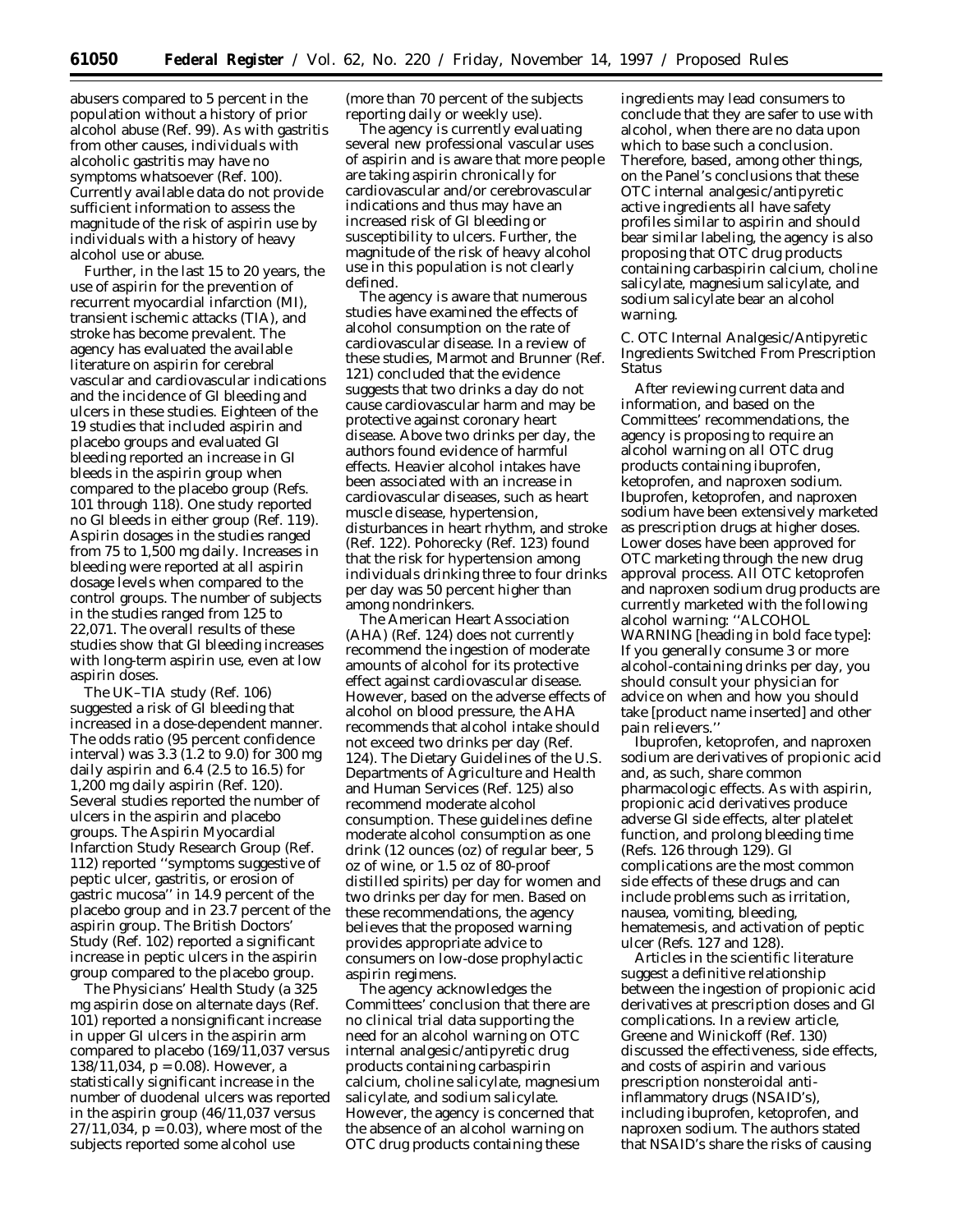gastric ulcer, upper GI bleeding, and GI perforation, and that GI side effects occur in roughly 25 percent of NSAID users. The authors also cited studies (Ref. 130) that attribute a relative risk of 4.03 for gastric ulcer and 3.09 for upper GI bleeding in users of these drug products.

Langman et al. (Ref. 131) compared previous use of propionic acid derivatives and other prescription NSAID's in patients age 60 and older admitted to hospitals with bleeding from peptic ulcers to controls (in hospital and community) matched for sex and age. The investigators found that peptic ulcer bleeding was strongly associated with the use of propionic acid derivatives, aspirin, and other prescription NSAID's during the 3 months before admission and that the risk of bleeding increased as dosage increased. An analysis of the risk according to drug dose (low, medium, high) revealed an odds ratio of 2.5 (1.7 to 3.8, 95 percent confidence interval) when exposure was to lower doses of these drugs and increased to 4.5 (3.3 to 6.0, 95 percent confidence interval) when exposure was to moderate doses. The study defined low dose as: (1) Less than 1,200 mg/day (OTC maximum daily dose) for ibuprofen, (2) less than 500 mg/day for naproxen (OTC maximum daily dose 660 mg/day), and (3) less than 100 mg/day for ketoprofen (OTC maximum daily dose 75 mg).

The use of ibuprofen, ketoprofen, or naproxen sodium may also predispose an individual to bleeding from a preexisting ulcer or other upper GI lesion. Increased severity of GI irritation is related to increased dosage of drug. While less severe irritation could be expected at the lower OTC doses, there are no data to clarify the magnitude of the risk for individuals with preexisting GI lesions due to a history of heavy alcohol use or abuse. In fact, more recent information (Ref. 132) suggests that OTC doses of ibuprofen or naproxen sodium increase by three times the risk of GI bleeding and that this risk is increased when OTC drug products containing these ingredients are used by individuals who consume alcohol.

The Committees discussed the relationship between alcohol and toxicities associated with OTC internal analgesic/antipyretic drug products (Ref. 72) and concluded that the effect of alcohol and ibuprofen or naproxen sodium was at least additive and that heavy and/or chronic drinkers of alcohol are at an increased risk of severe gastritis and GI bleeding. The Committees recommended that an alcohol warning should be required on

OTC drug products containing ibuprofen or naproxen sodium.

On July 14, 1995, the Committees discussed two NDA's for OTC ketoprofen products (Ref. 133). The Committees agreed that ketoprofen can be used safely and effectively OTC. However, the Committees voted unanimously that, based on past Committee discussions, products containing this new OTC ingredient should be required to have the same alcohol warning in their labeling as that required for naproxen sodium.

Based on the Committees' recommendations and information in the literature, the agency has concerns that the use of OTC internal analgesic/ antipyretic drug products containing aspirin, carbaspirin calcium, choline salicylate, ibuprofen, ketoprofen, magnesium salicylate, naproxen sodium, and sodium salicylate by individuals with a history of heavy alcohol use or abuse may increase their risk of adverse GI effects, including serious GI bleeding. Therefore, the agency has determined that an alcohol warning is needed for OTC internal analgesic/antipyretic drug products containing these ingredients. The agency invites the submission of comments and additional data supporting the safe use of these ingredients by individuals with a history of heavy alcohol use or abuse.

#### **VI. The Agency's Proposal**

Current data and information indicate that individuals with a history of heavy alcohol use or abuse have an increased sensitivity to the hepatotoxic effects of acetaminophen. Currently available data on the use of OTC internal analgesic/ antipyretic drug products containing aspirin, carbaspirin calcium, choline salicylate, ibuprofen, ketoprofen, naproxen sodium, magnesium salicylate, and sodium salicylate raise the logical concern that these OTC products pose an increased risk of GI bleeding to these individuals (i.e., individuals with a history of heavy alcohol use or abuse). However, the available data are not sufficient to assess the magnitude of this risk. Therefore, the agency is proposing that all OTC internal analgesic/antipyretic drug products and any combination product containing one of these ingredients labeled for adult use, whether marketed pursuant to an OTC drug monograph or an NDA, bear an alcohol warning. This proposal follows the agency's Committees' (NDAC and ADAC) recommendations for such a warning on OTC internal analgesic/antipyretic drug products containing acetaminophen,

aspirin, ibuprofen, ketoprofen, and naproxen sodium.

A comment submitted in response to NDAC's recommendation for an alcohol warning for OTC acetaminophen drug products advised that all OTC internal analgesic/antipyretic drug products should bear a common alcohol warning. The comment proposed the following warning: ''Use of certain medicines with alcohol can cause adverse effects. Consult a physician for appropriate use of this or other pain relievers if every day you consume excessive amounts of alcohol.'' The comment suggested that this warning would avoid the potential consumer confusion that could result from a more-detailed, ingredientspecific warning. The comment mentioned the following advantages of this warning: (1) Its educational nature, i.e., the warning heightens consumer awareness of a possible interaction between alcohol and OTC internal analgesic/antipyretic drug products, and (2) it helps consumers to understand that they simply cannot switch to another OTC internal analgesic/ antipyretic drug product to avoid this risk.

Under the new drug approval process, the agency has approved the marketing of OTC internal analgesic/antipyretic drug products containing ketoprofen and naproxen sodium. The following warning was included in the products' approved labeling (Refs. 134, 135, and 136): ''ALCOHOL WARNING: If you generally consume 3 or more alcoholcontaining drinks per day, you should consult your physician for advice on when and how you should take [product name] and other pain relievers.'' Subsequently, this warning was included in the approved labeling of an OTC extended release drug product containing acetaminophen (Ref. 136). In April of 1996, the agency requested the voluntary implementation of this alcohol warning on all OTC analgesic/ antipyretic drug products (Ref. 138). This request was based on a lack of uniformity in the use of an alcohol warning and the resultant consumer confusion.

In the **Federal Register** of February 27, 1997 (62 FR 9024), the agency published a proposed rule to establish a standardized format for the labeling of OTC drugs. During the agency's evaluation of data relating to consumers' perception of label warnings it became clear that more specific information heightens the effectiveness of risk communication (Ref. 139). Therefore, the agency is concerned about the effectiveness of the general alcohol warning currently used and is proposing more specific alcohol warnings.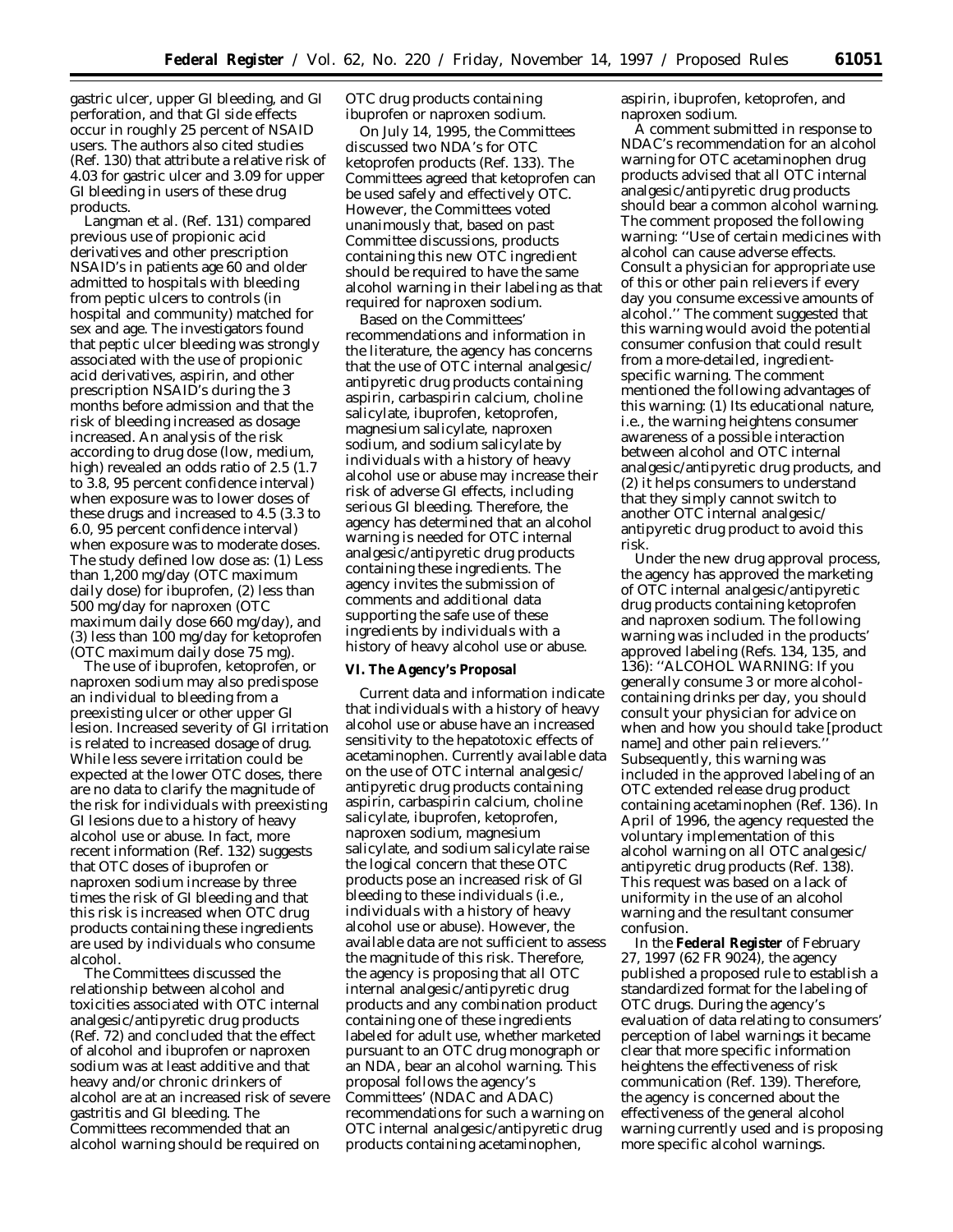The warnings being proposed are similar to that suggested by the comment but contain more specific information. The warnings specify ''3 or more'' instead of the general term ''excessive.'' The agency has included a specific number of drinks in the warnings to help consumers identify a level of alcohol consumption that may increase their risk from the use of OTC internal analgesic/antipyretic drug products. However, the agency acknowledges that the data are not sufficient to clearly identify a level of alcohol consumption that increases the risk of OTC internal analgesic/ antipyretic drug use.

In the proposed warnings, the agency has included a level of alcohol consumption that is consistent with limitations on daily intake recommended by the AHA (Ref. 124) and by the Dietary Guidelines for Americans developed by the U.S. Departments of Agriculture and Health and Human Services (Ref. 125). The AHA recommends that men and women limit alcohol intake to 1 oz of alcohol per day and defines this amount as follows: (1) 2 oz of 100-proof whiskey, (2) 3 oz of 80-proof whiskey, (3) 8 oz of wine, or (4) 24 oz of beer. The Dietary Guidelines recommend no more than two drinks per day for men and one drink per day for women. The guidelines define one drink as follows:  $(1)$  12 oz of regular beer,  $(2)$  5 oz of wine, or (3) 1.5 oz of 80-proof distilled spirits. The agency believes that the number of drinks included in the proposed warnings are consistent with these recommendations. However, the agency invites comment on the proposed warnings specifying ''3 or more alcoholic beverages daily.''

In addition, the warnings being proposed include organ-specific information. When NDAC discussed a warning for acetaminophen, it recommended that product labeling refer specifically to possible damage to the liver. However, when the Committees considered the need for an alcohol warning for other OTC internal analgesic/antipyretic drug products (e.g., aspirin), they were unable to reach a consensus on whether the warning should be general or should specify bleeding or GI effects. Based on its recent experience with OTC consumer labeling, the agency has concluded that warnings containing more specific information are more effective. Therefore, the agency is proposing that OTC analgesic/antipyretic drug products containing acetaminophen, labeled for adult use, should bear the following warning: ''Alcohol Warning'' [heading in boldface type]: ''If you drink

3 or more alcoholic beverages daily, ask your doctor whether you should take [insert product name] or other pain relievers. [Product name] may increase your risk of liver damage.'' For OTC analgesic/antipyretic drug products containing other OTC active ingredients, i.e., aspirin, carbaspirin calcium, choline salicylate, ibuprofen, ketoprofen, naproxen sodium, magnesium salicylate, and sodium salicylate, labeled for adult use, the agency is proposing the following warning: ''Alcohol Warning'' [heading in boldface type]: ''If you drink 3 or more alcoholic beverages daily, ask your doctor whether you should take [insert product name] or other pain relievers. [Product name] may increase your risk of stomach bleeding.'' The agency is proposing that OTC analgesic/ antipyretic drug products containing acetaminophen in combination with any other OTC analgesic/antipyretic ingredient, labeled for adult use, should bear the following warning: ''Alcohol Warning'' [heading in boldface type]: ''If you drink 3 or more alcoholic beverages daily, ask your doctor whether you should take [insert product name] or other pain relievers. [Product name] may increase your risk of liver damage and stomach bleeding.'' However, the agency invites comment on the above organ-specific alcohol warnings.

#### **VII. Voluntary Implementation**

The agency acknowledges that these proposed alcohol warnings represent a significant change from the labeling required for OTC analgesic/antipyretic new drug products approved since naproxen sodium. Therefore, holders of approved applications for OTC internal analgesic/antipyretic drug products will not be required to implement the proposed warnings at this time. However, holders of approved applications for these drug products may implement the proposed warning without advance approval from FDA provided the warning includes at least the information in proposed § 201.322. A supplement must be submitted under § 314.70(c) (21 CFR 314.70(c)) in order to provide for the implementation of such labeling. The supplement and its mailing cover should be clearly marked: ''Special Supplement—Changes Being Effected.''

Voluntary compliance with these proposed warnings is subject to the possibility that FDA may change the wording of the statement, or not require the statement, as a result of comments filed in response to this proposal. Because FDA wishes to encourage the voluntary use of the proposed labeling statements, the agency advises that

manufacturers will be given ample time after publication of a final rule to use up any labeling implemented in conformance with this proposal.

### **VIII. Analysis of Impacts**

FDA has examined the impacts of the proposed rule under Executive Order 12866 and the Regulatory Flexibility Act (5 U.S.C. 601–612). Executive Order 12866 directs agencies to assess all costs and benefits of available regulatory alternatives and, when regulation is necessary, to select regulatory approaches that maximize net benefits (including potential economic, environmental, public health and safety, and other advantages; distributive impacts; and equity). Under the Regulatory Flexibility Act, if a rule has a significant impact on a substantial number of small entities, an agency must analyze regulatory options that would minimize any significant impact of the rule on small entities.

Title II of the Unfunded Mandates Reform Act (2 U.S.C. 1501 *et seq*.) requires that agencies prepare a written statement and economic analysis before proposing any rule that may result in an expenditure by State, local, and tribal governments, in the aggregate, or by the private sector of \$100 million (adjusted annually for inflation) in any 1 year.

The agency believes that this proposed rule is consistent with the principles set out in the Executive Order and in these two statutes. The purpose of this proposed rule is to add a warning statement to the labeling of OTC drug products labeled for adult use containing internal analgesic/antipyretic active ingredients. The warning statement concerns the increased risk of adverse effects from the use of OTC analgesic/antipyretic drug products by individuals with a history of heavy alcohol use or abuse. Potential benefits include a reduced risk of adverse effects when these consumers use these products.

This proposed rule amends Subpart C—Labeling Requirements of Over-the-Counter Drugs of 21 CFR part 201 and will require relabeling for many OTC drug products containing internal analgesic/antipyretic active ingredients. The agency's Drug Listing System identifies approximately 600 manufacturers and distributors of 5,000 to 6,000 OTC analgesic/antipyretic drug products with an average of 3 stock keeping units (SKU) (individual products, packages, and sizes) per product. It is also likely that there are some additional marketers and products that are not currently included in the agency's system. Nonetheless, the agency estimates that there are a total of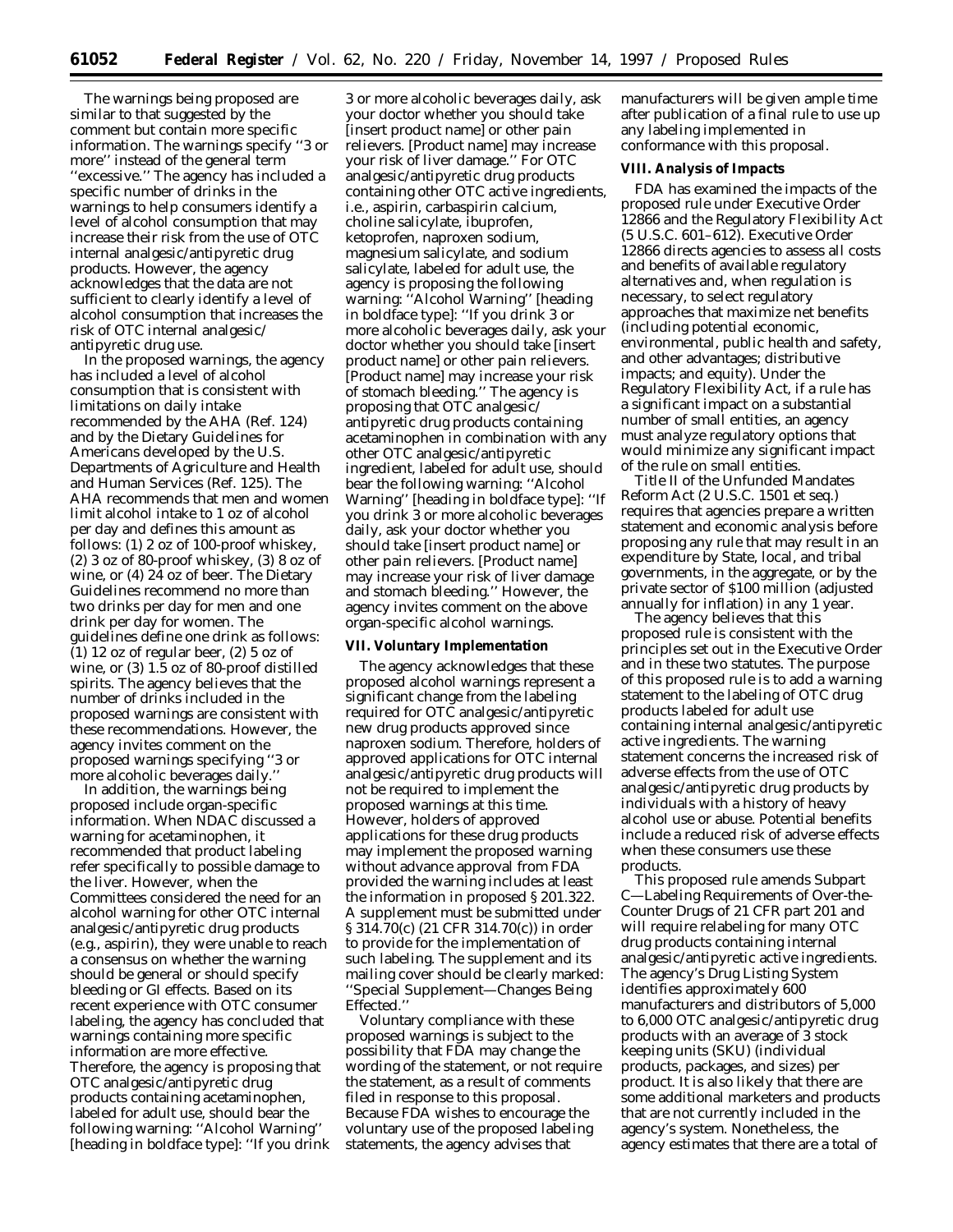600 manufacturers and distributors and an estimated 18,000 SKU's.

The agency has been informed that relabeling costs of this type generally average about \$2,000 to \$3,000 per SKU. Assuming that there are approximately 18,000 affected SKU's in the marketplace, total one-time costs of relabeling would be \$36 to \$48 million. However, the agency believes that the actual costs may be lower because the agency is allowing supplementary labeling (e.g., stick on labeling) to be used for products not undergoing a new labeling printing within the 6-month implementation period. The agency solicits comments on whether these estimates are accurate and whether there are other effects that the agency should consider (e.g., the cost to manufacturers due to the effect on sales because of the decreased use of these products; or the implications to patients who take these products prophylactically for conditions such as heart ailments).

The proposed rule would not require any new reporting and recordkeeping activities. Therefore, no additional professional skills are needed. There are no other Federal rules that duplicate, overlap, or conflict with the proposed rule. The agency does not believe that there are any significant alternatives to the proposed rule that would adequately provide for the safe and effective use of OTC drug products containing analgesic/antipyretic active ingredients.

This proposed rule may have a significant economic impact on some small entities. The labeling of some of the affected products is prepared by private label manufacturers for small marketers. Census data provide aggregate industry statistics on the total number of manufacturers for Standardized Industrial Classification Code 2384 Pharmaceutical Preparations by establishment size, but do not distinguish between manfacturers of prescription and OTC drug products. According to the U.S. Small Business Administration (SBA) designations for this industry, however, over 92 percent of the roughly 700 establishments and over 87 percent of the 650 firms are small. (Because census size categories do not correspond to the SBA designation of 750 employees, these figures are based on 500 employees.)

An analysis of IMS America listings for manufacturers of OTC drug products found that from 46 to 69 percent of the 400 listed firms are small using the SBA definition of 750 employees. The agency's Drug Listing System indicates that about 600 marketers will need to relabel. Thus, the agency believes that many of the manufacturers affected by

this proposal would be small. Further, some entities, such as those private label manufacturers that provide labeling for a number of the affected products may also incur a significant impact. However, the agency has allowed for a 6-month implementation period and the use of supplementary labeling (e.g., stick-on labeling) in an attempt to minimize the economic impact of the proposed regulation. The agency believes that these measures should help reduce relabeling costs for small entities.

The agency considered but rejected the following alternatives: (1) Voluntary relabeling, and (2) a longer implementation period. However, the agency does not consider either of these approaches acceptable because they do not ensure that consumers will have the most recent needed information for the safe and effective use of OTC drug products containing internal analgesic/ antipyretic drug active ingredients.

This analysis shows that this proposed rule is not economically significant under Executive Order 12866 and that the agency has undertaken important steps to reduce the burden of small entities. Nevertheless, some entities, especially those private label manufacturers that provide labeling for a number of the affected products, may incur significant impacts. Thus, this economic analysis, together with other relevant sections of this document, serves as the agency's initial regulatory flexibility analysis, as required under the Regulatory Flexibility Act. Finally, this analysis shows that the Unfunded Mandates Act does not apply to the proposed rule because it would not result in an expenditure by State, local, or tribal governments, in the aggregate, or by the private sector, of \$100 million in any 1 year.

The agency invites public comment regarding any substantial or significant economic impact that this rulemaking would have on manufacturers of drug products that contain OTC internal analgesic/antipyretic active ingredients. Comments regarding the impact of this rulemaking on these drug products should be accompanied by appropriate documentation. A period of 75 days from the date of publication of this proposed rulemaking in the **Federal Register** will be provided for comments on this subject to be developed and submitted. The agency will evaluate any comments and supporting data that are received and will reassess the economic impact of this rulemaking in the preamble to the final rule.

## **IX. Paperwork Reduction Act of 1995**

FDA tentatively concludes that the labeling requirement proposed in this document is not subject to review by the Office of Management and Budget because it does not constitute a ''collection of information'' under the Paperwork Reduction Act of 1995 (44 U.S.C. 3501 *et seq*.). Rather, the proposed warning statement is a ''public disclosure of information originally supplied by the Federal government to the recipient for the purpose of disclosure to the public'' (5 CFR 1320.3(c)(2)).

#### **X. Environmental Impact**

The agency has determined under 21 CFR 25.24 $(c)(6)$  that this action is of a type that does not individually or cumulatively have a significant effect on the human environment. Therefore, neither an environmental assessment nor an environmental impact statement is required.

#### **XI. Public Comment**

Interested persons may, on or before January 28, 1998, submit to the Dockets Management Branch (address above) written comments regarding this proposal. Written comments on the agency's economic impact determination may be submitted on or before January 28, 1998. Three copies of all comments are to be submitted, except that individuals may submit one copy. Comments are to be identified with the docket number found in brackets in the heading of this document and may be accompanied by a supporting memorandum or brief. Received comments may be seen in the office above between 9 a.m. and 4 p.m., Monday through Friday.

# **XII. References**

The following references have been placed on display in the Dockets Management Branch (address above) and may be seen by interested persons between 9 a.m. and 4 p.m., Monday through Friday.

1. Baeg, N., H. C. Bodenheimer, and K. Burchard, ''Long-Term Sequelae of Acetaminophen-Associated Fulminant Hepatic Failure: Relevance of Early Histology,'' *American Journal of Gastroenterology*, 83:569–571, 1988.

2. Barker, J. D., D. J. deCarle, and S. Anuras, ''Chronic Excessive Acetaminophen Use and Liver Damage,'' *Annals of Internal Medicine*, 87:299–301, 1977.

3. Black, M. et al., ''Late Presentation of Acetaminophen Hepatotoxicity,'' *Digestive Diseases and Sciences*, 27:370–374, 1982.

4. Dennison, H., J. Kaczynski, and S. Wallerstedt, ''Paracetamol Medication and Alcohol Abuse: A Dangerous Combination for the Liver and the Kidney,'' *Scandinavian*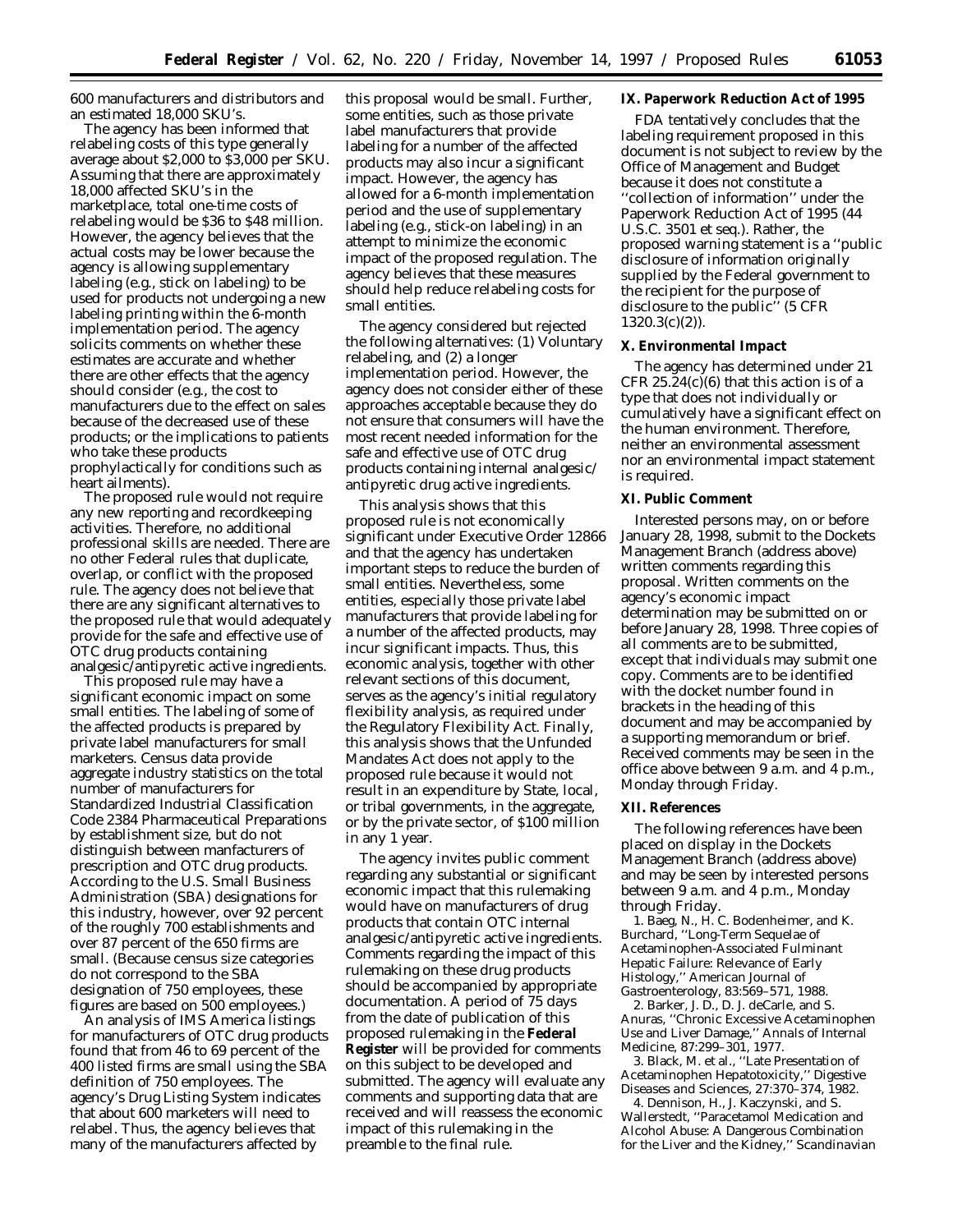*Journal of Gastroenterology*, 22:701–704, 1987.

5. Emby, D. J., and B. N. Fraser,

''Hepatotoxicity of Paracetamol Enhanced by Ingestion of Alcohol,'' *South African Medical Journal*, 51:208–209, 1977.

6. Fleckenstein, J. L., ''Nyquil and Acute Hepatic Necrosis,'' *New England Journal of Medicine*, 1:48, 1985.

7. Floren, C., P. Thesleff, and Å. Nilsson, ''Severe Liver Damage Caused by Therapeutic Doses of Acetaminophen,'' *Acta Medica Scandinavia*, 222:285–288, 1987.

8. Foust, R. T. et al., ''Nyquil-Associated Liver Injury,'' *American Journal of Gastroenterology,* 84:422–425, 1989.

9. Gerber, M. A. et al., ''Acetaminophen Associated Hepatic Injury—Report of Two Cases Showing Unusual Portal Tract Reactions,'' *Human Pathology*, 11:37–42, 1980.

10. Goldfinger, R. et al., ''Concomitant Alcohol and Drug Abuse Enhancing Acetaminophen Toxicity,'' *American Journal of Gastroenterology*, 70:385–388, 1978.

11. Himmelstein, D. U., S. J. Woolhander, and R. D. Adler, ''Elevated SGOT/SGPT Ratio in Alcoholic Patients with Acetaminophen Hepatotoxicity,'' *American Journal of Gastroenterology*, 79:718–720, 1984.

12. Johnson, M. W., P. A. Friedman, and W. E. Mitch, ''Alcoholism, Nonprescription Drugs and Hepatotoxicity–The Risk From Unknown Acetaminophen Ingestion,'' *American Journal of Gastroenterology*, 76:530–532, 1981.

13. Kartsonis, A., K. R. Reddy, and E. R. Schiff, ''Alcohol, Acetaminophen, and Hepatic Necrosis,'' *Annals of Internal Medicine*, 105:138–139, 1986.

14. Kaysen, G. A. et al., ''Combined Hepatic and Renal Injury in Alcoholics During Therapeutic Use of Acetaminophen,'' *Archives of Internal Medicine*, 145:2019– 2023, 1985.

15. Kromhout, J. P., J. D. Holtzman, and C. J. McClain, ''Potentiation of Acetaminophen Hepatotoxicity by Alcohol,''

*Gastroenterology*, 76:1288, 1980.

16. LaBreque, D. R., and F. A. Mitros, ''Increased Hepatotoxicity of Acetaminophen in the Alcoholic,'' *Gastroenterology*, 78:1310, 1980.

17. Leist, M. H., L. E. Gluskin, and J. A. Payne, ''Enhanced Toxicity of

Acetaminophen in Alcoholics: Report of

Three Cases,'' *Journal of Clinical*

*Gastroenterology*, 7:55–59, 1985.

18. Lesser, P. B., M. M. Vietti, and W. D. Clark, ''Lethal Enhancement of Therapeutic Doses of Acetaminophen by Alcohol, *Digestive Diseases and Sciences*, 31:103–105, 1986.

19. Levinson, M., ''Ulcer, Back Pain, and Jaundice in an Alcoholic,'' *Hospital Practice*, Oct:48N and 48S, 1983.

20. Licht, H., L. B. Seeff, and H. J. Zimmerman, ''Apparent Potentiation of Acetaminophen Hepatotoxicity by Alcohol,'' *Annals of Internal Medicine*, 12:511, 1985.

21. Litovitz, T. L. et al., ''1987 Annual Report of the American Association of Poison Control Centers National Data Collection System,'' *American Journal of Emergency Medicine*, 6:479–515, 1988.

22. McClain, C. J. et al., ''Potentiation of Acetaminophen Hepatotoxicity by Alcohol,'' *Journal of the American Medical Association*, 244:251–253, 1980.

23. McClain, C. J. et al., ''Clinical Features of Acetaminophen Toxicity,'' *Journal of Clinical Gastroenterology*, 10:76–80, 1988.

24. O'Dell, J. R., R. K. Zetterman, and D. A. Burnett, ''Centrilobular Hepatic Fibrosis Following Acetaminophen-Induced Hepatic Necrosis in an Alcoholic,'' *Journal of the American Medical Association*, 255:2632– 2633, 1986.

25. Pezzano, M. et al., ''Hepatic and Renal Toxicity of Paracetamol in Chronic Alcoholic Subjects," Press Médicale, 17:21-24, 1988.

26. Seeff, L. B. et al., ''Acetaminophen Hepatotoxicity in Alcoholics,'' *Annals of Internal Medicine*, 104:399–404, 1986. 27. Villeneuve, J. P. et al.,

''Pharmacokinetics and Metabolism of Acetaminophen in Normal, Alcoholic, and Cirrhotic Subjects,'' *Gastroenterology and Clinical Biology*, 7:898–902, 1983.

28. Dietz, A. J. et al., ''Effects of Alcoholism on Acetaminophen Pharmacokinetics in Man,'' *Journal of Clinical Pharmacology*, 24:205–208, 1984.

29. Wójcicki, J. et al., "The Effect of a Single Dose of Ethanol on the Pharmacokinetics of Paracetamol,'' *Polish Journal of Pharmacology and Pharmacy,'' 30:749–753, 1978.*

30. Peterson, F. J. et al., ''Ethanol Induction of Acetaminophen Toxicity and Metabolism,'' *Life Sciences*, 27:1705–1711, 1980.

31. Teschke, R., G. Stutz, and G. Strohmeyer, ''Increased Paracetamol-Induced Hepatotoxicity After Chronic Alcohol Consumption,'' *Biochemical and Biophysical Research Communications*, 91:368–374, 1979.

32. Guerri, C., and S. Grisolia, ''Decreased Glutathione in Rats Due to Chronic Intake of Ethanol,'' *Federation Proceedings*, 36:1541, 1978.

33. Pessayre, D. et al., ''Effect of Fasting on Metabolite-Mediated Hepatotoxicity in the Rat,'' *Gastroenterology*, 77:264–271, 1979.

34. McLean, A. E. M., and P. A. Day, ''The Effect of Diet on the Toxicity of Paracetamol and the Safety of Paracetamol-Methionine Mixtures,'' *Biochemical Pharmacology*, 24:37–42, 1975.

35. Mitchell, J. R. et al., ''Acetaminophen-Induced Hepatic Necrosis IV Protective Role of Glutathione,'' *Journal of Pharmacology and Experimental Therapeutics*, 187:211– 217, 1973.

36. Wright, N., and L. F. Prescott, ''Potentiation by Previous Drug Therapy of Hepatotoxicity Following Paracetamol Overdosage,'' *Scottish Medical Journal*, 18:56–58, 1973.

37. Strubelt, O., F. Obermeier, and C. P. Siegers, ''The Influence of Ethanol Pretreatment on the Effects of Nine Hepatotoxic Agents,'' *Acta Pharmacologica and Toxicologica*, 43:211–218, 1978.

38. Sato, C., Y. Matsuda, and C. S. Lieber, ''Increased Hepatotoxicity of Acetaminophen after Chronic Ethanol Consumption in the Rat,'' *Gastroenterology*, 80:140–148, 1981.

39. Sato, C., M. Nakano, and C. S. Lieber, ''Prevention of Acetaminophen-Induced Hepatotoxicity by Acute Ethanol Administration in the Rat: Comparison with Carbon Tetrachloride-Induced Hepatotoxicity,'' *Journal of Pharmacology and Experimental Therapeutics*, 218:805– 810, 1981.

40. Sato, C., and C. S. Lieber, ''Mechanism of the Preventive Effect of Ethanol on Acetaminophen-Induced Hepatotoxicity,'' *Journal of Pharmacology and Experimental Therapeutics*, 218:811–815, 1981.

41. Rumack, B. H. et al., ''Acetaminophen Overdose,'' *Archives of Internal Medicine*, 141:380–385, 1981.

42. Lieber, C. S, ''Interaction of Alcohol and Drugs,'' *Practical Gastroenterology*, 7:23– 24, 29–30, and 48, 1983.

43. Altomare, E. et al., ''Interaction of Ethanol with Acetaminophen Metabolism in the Baboon,'' *Biochemical Pharmacology*, 31:2207–2212, 1984.

44. Banda, P. W., and B. D. Quart, ''The Effect of Mild Alcohol Consumption on the Metabolism of Acetaminophen in Man, *Research Communications in Chemical Pathology and Pharmacology*, 38:57–70, 1982.

45. Strubelt, O., ''Alcohol Potentiation of Liver Injury,'' *Fundamental and Applied Toxicology*, 4:144–151, 1984.

46. Rosen, G. M. et al., ''Acetaminophen Hepatotoxicity an Alternative Mechanism,'' *Biochemical Pharmacology*, 32:2053–2059, 1983.

47. *The Encyclopedia of Alcoholism*, Facts on File Publication, New York, 1982, s.v. ''alcoholism'' and ''consumption''.

48. *United States Pharmacopeial Dispensing Information—1993: Vol. I Drug Information for the Health Care Professional*, 13th ed., United States Pharmacopeial Convention, Inc., Rockville, MD, pp. 3–4.

49. *United States Pharmacopeial Dispensing Information—1993: Vol. II Advice for the Patient Drug Information in Lay Language*, 13th ed., United States Pharmacopeial Convention, Inc., Rockville, MD, p. 3.

50. Black, M., ''Acetaminophen, Alcohol, and the Liver,'' *Philadelphia Medicine*, 82:230–237, 1986.

51. Davis, A. M. et al., ''Severe Hepatic Damage After Acetaminophen Use in Psittacosis,'' *American Journal of Medicine*, 74:349–352, 1983.

52. Kumar, S., and D. Rex, ''Failure of Physicians to Recognize Acetaminophen Hepatotoxicity in Chronic Alcoholics,'' *Archives of Internal Medicine*, 151:1189– 1191, 1991.

53. Wooton, F., and W. Lee, ''Acetaminophen Hepatotoxicity in the Alcoholic,'' *Southern Medical Journal*, 83:1047–1049, 1990.

54. Bray, G. et al., ''The Effect of Chronic Alcohol Intake on Prognosis and Outcome in Paracetamol Overdose,'' *Human*

*Experimental Toxicology*, 10:435–438, 1991. 55. Girre, C. et al., ''Increased Metabolism of Acetaminophen in Chronically Alcoholic Patients,'' *Alcoholism Clinical and Experimental Research*, 17:170–173, 1993.

56. Comment No. C150, Docket No. 77N– 0094, Dockets Management Branch.

57. Bell, H., H. Schonsby, and N. Raknerud, ''Severe Liver Damage After Therapeutic Doses of Paracetamol,'' *Journal of the Norwegian Medical Association*, 107:1037–1040, 1987.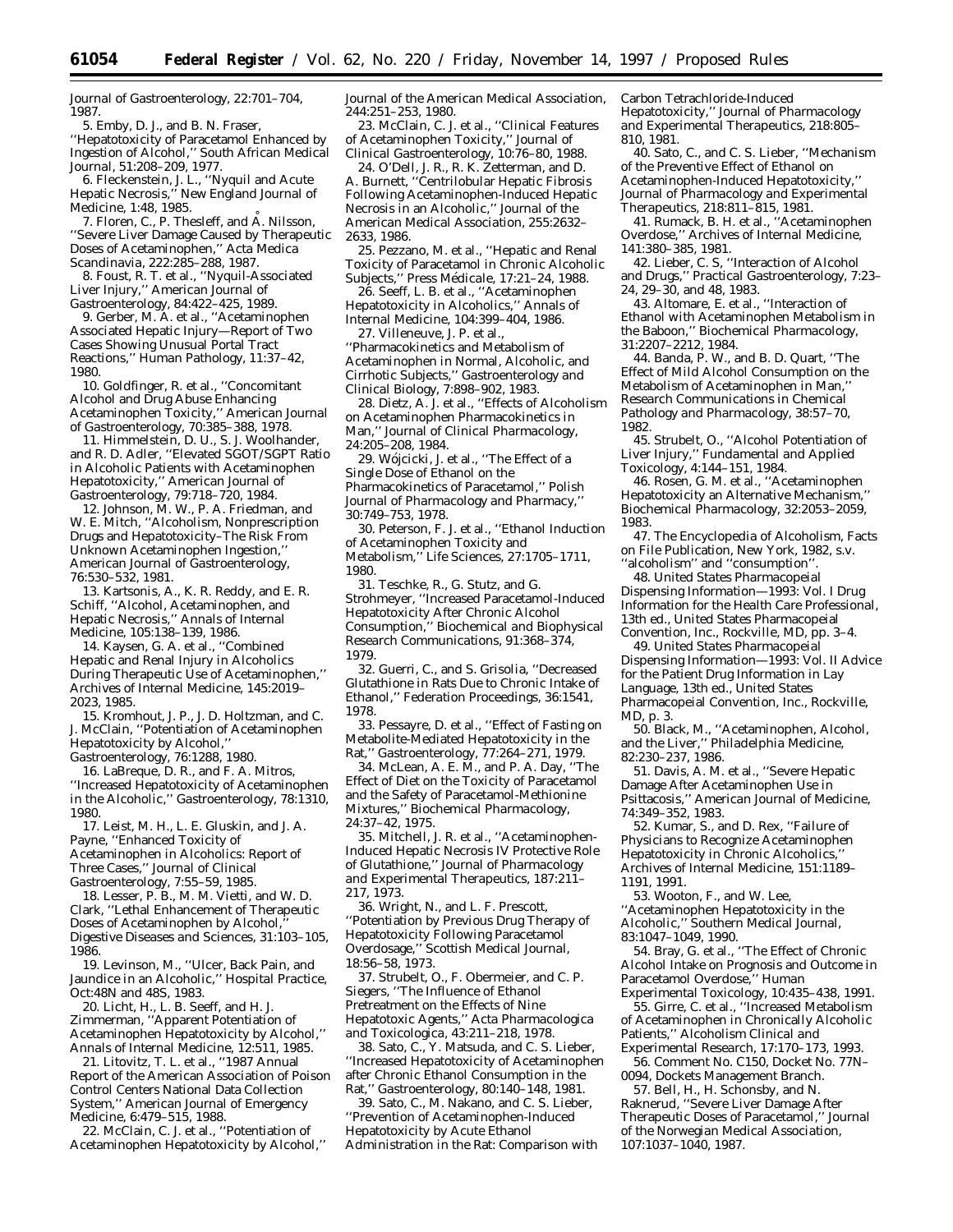58. Bidault, I. et al., ''Do Cases of Hepatitis Due to the Subacute Toxicity of Acetaminophen Exist?,'' *Therapy*, 42:387– 388, 1987.

59. Erickson, R. A., and B. A. Runyon, ''Acetaminophen Hepatotoxicity Associated with Alcoholic Pancreatitis,'' *Archives of Internal Medicine*, 144:1509, 1513, 1984.

60. Luquel, L. et al., ''Acute Hepato-Nephritis in an Alcoholic Following a Therapeutic Dose of Acetaminophen,'' *La Presse Medicale*, 17:1318, 1988.

61. Stolt, C., and S. Johnsen, ''A Therapeutic Intake of Paracetamol Causes Acute Renal Insufficiency and Liver Damage,'' *Larkartidningen*, 81:1313, 1984.

62. Vilstrup, V., N. C. Henningsen, and L. F. Hansen, ''Liver Damage After

Paracetamol,'' *Ugeskrift for Laeger*, 139:831– 834, 1977.

63. Critchley, J. et al., ''Is There a Place for Cimetidine or Ethanol in the Treatment of Paracetamol Poisoning,'' *Lancet*, 1:1375– 1376, 1983.

64. Critchley, J. et al., ''Paracetamol Metabolism in Heavy Drinkers,'' *British Journal of Clinical Pharmacology*, 13:276P– 277P, 1982.

65. Lauterburg, B. H., and M. E. Velez, ''Glutathione Deficiency in Alcoholics: Risk Factor for Paracetamol Hepatotoxicity,'' *Gut*, 29:1153–1157, 1988.

66. Farrell, G. C., W. G. E. Cooksley, and L. W. Powell, ''Drug Metabolism in Liver Disease: Activity of Hepatic Microsomal Metabolizing Enzymes,'' *Clinical Pharmacology and Therapeutics*, 26:483– 492, 1979.

67. Gabrielle, L. et al., ''Determination of Human Liver Cytochrome P450 by a Micromethod Using Electron Paramagnetic Resonance. Study of 141 Liver Biopsies,'' *Gastroenterology and Clinical Biology*, 1:775– 782, 1977.

68. Schoene, B. et al., ''Determination of Drug Metabolizing Enzymes in Needle Biopsies of Human Liver,'' *European Journal of Clinical Pharmacology*, 4:65–73, 1972.

69. Data and information provided for June 28 and 29, 1993, meeting of the FDA Nonprescription Drugs Advisory Committee, in OTC Vol. 03AWNPR, Docket No. 77N– 094W, Dockets Management Branch.

70. Summary minutes of the June 28 and 29, 1993, meeting of the FDA Nonprescription Drugs Advisory Committee, in OTC Vol. 03AWNPR, Docket No. 77N– 094W, Dockets Management Branch.

71. Data and information provided for the September 8, 1993, joint meeting of the FDA Nonprescription Drugs and Arthritis Drugs Advisory Committees, in OTC Vol. 03AWNPR, Docket No. 77N–094W, Dockets Management Branch.

72. Summary minutes of the September 8, 1993, joint meeting of the FDA Nonprescription Drugs and Arthritis Drugs Advisory Committees, in OTC Vol. 03AWNPR, Docket No. 77N–094W, Dockets Management Branch.

73. Comment No. C193, Docket No. 77N– 0094, Dockets Management Branch.

74. ''A Prospective Observational Study of Adult Patients with Upper Gastrointestinal Disease with Hemorrhage and a History of Alcohol and Nonsteroidal Anti-inflammatory Drug Ingestion with Primary Emphasis on Aspirin, Over-the-Counter Ibuprofen, and Naproxen,'' draft of an unpublished paper included in Comment No. C188, Docket No. 77N–0094, Dockets Management Branch.

75. ''A Retrospective Review of Serious Acute Upper Gastrointestinal Bleeding Associated with the Prior Use of Alcohol and Nonsteroidal Anti-inflammatory Drugs,'' draft of an unpublished paper included in Comment No. C188, Docket No. 77N–0094, Dockets Management Branch.

76. ''Summary of Prospective Case Control Study from SUNY Health Science Center on the Epidemiology of Nonsteroidal Antiinflammatory Drug Use in Patients with Upper Gastrointestinal Bleeding,'' draft of an unpublished paper included in Comment No. C188, Docket No. 77N–0094, Dockets Management Branch.

77. Kelly, J., D. Kaufman, and S. Shapiro, ''The Risk of Major Upper Gastrointestinal Bleeding Among Users of Aspirin, Ibuprofen, Naproxen, at Various Levels of Alcohol Consumption,'' draft of an unpublished paper included in Comment No. C188, Docket No. 77N–0094, Dockets Management Branch.

78. Strom, B., ''Gastrointestinal Bleeding Associated with Over-the-Counter Use of Ibuprofen and Aspirin,'' draft of an unpublished paper included in Comment No. C188, Docket No. 77N–0094, Dockets Management Branch.

79. Henry, D., A. Dobson, and C. Turner, ''Variability in the Risk of Major Gastrointestinal Complications from Nonaspirin Nonsteroidal Anti-inflammatory Drugs,'' *Gastroenterology*, 105:1078–1088, 1993.

80. Comments No. C198, C199, and C200, Docket No. 77N–0094, Dockets Management Branch.

81. Black, M., ''Acetaminophen Hepatotoxicity,'' *Annual Reviews in Medicine*, 35:577–593, 1984.

82. Proudfoot, A. T., and N. Wright, ''Acute Paracetamol Poisoning,'' *British Medical Journal*, 3:557–558, 1970.

83. Arthurs, Y., and J. F. Fielding, ''Paracetamol and Chronic Liver Disease,'' *Journal of the Irish Medical Association*, 73:273–274, 1980.

84. Bonkowsky, H. L., ''Chronic Hepatic Inflammation and Fibrosis Due to Low Doses of Paracetamol,'' *Lancet*, 1:1016–1018, 1978.

85. Bravo-Fernández, E. F. et al., ''Hepatotoxicity After Prolonged Use of Acetaminophen: Case Report,'' *Boletin-Asociacion Medica de Puerto Rico*, 80:417– 419, 1988.

86. Edwards, R., and J. Oliphant, ''Paracetamol Toxicity in Chronic Alcohol Abusers—A Plea for Greater Consumer Awareness,'' *New Zealand Medical Journal*, 105:174–175, 1992.

87. Eriksson, L. S. et al., ''Hepatotoxicity Due to Repeated Intake of Low Doses of Paracetamol,'' *Journal of Internal Medicine*, 231:567–570, 1992.

88. Itoh, S. et al., ''Cirrhosis Following 12 Years of Treatment with Acetaminophen,'' *Hepato-Gastroenterology*, 30:58, 1983.

89. Olsson, R., ''Increased Hepatic Sensitivity to Paracetamol,'' *Lancet*, 2:152– 153, 1978.

90. Pirotte, J. H., ''Apparent Potentiation by Phenobarbital of Hepatotoxicity from Small Doses of Acetaminophen,'' *Annals of Internal Medicine*, 101:403, 1984.

91. Rosenberg, D. M. et al., ''Acetaminophen and Hepatic Dysfunction in

Infectious Mononucleosis,'' *Southern Medical Journal*, 70:660–661, 1977.

92. Ware, A. J. et al., ''Acetaminophen and the Liver,'' *Annals of Internal Medicine*, 88:267–268, 1978.

93. Whitcomb, D. C., and G. D. Block, ''Association of Acetaminophen Hepatotoxicity with Fasting and Ethanol Use,'' *Journal of the American Medical Association*, 272:1845–1850, 1994.

94. Letter from P. A. Malone, Stein, Mitchell, and Mezines, to D. A. Kessler, FDA, dated March 11, 1996, in OTC Vol. 03AWNPR, Docket No. 77N–094W, Dockets Management Branch.

95. Zimmerman, H. J., and W. C. Maddrey, ''Acetaminophen (Paracetamol) Hepatotoxicity with Regular Intake of Alcohol: Analysis of Instances of Therapeutic Misadventure,'' *Hepatology*, 22:767–773, 1995.

96. Lee, W. M., ''Drug Induced Hepatotoxicity,'' *New England Journal of Medicine*, 333:1118–1127, 1995.

97. Tarnawski, A. et al., ''Alcohol Injury to the Normal Gastric Mucosa: Endoscopic, Histologic, and Functional Assessment, *Clinical Investigations in Medicine*, 10:259– 263, 1987.

98. Soll, A. H., ''Gastritis,'' in *Cecil Textbook of Medicine*, 19th ed., edited by J. B. Wyngaarden, L. H. Smith, and J. C. Bennett, W. B. Saunders Co., Philadelphia, pp. 649–650, 1992.

99. Domschke, S., and W. Domschke, ''Gastrointestinal Damage Due to Drugs, Alcohol and Smoking,'' in *Clinics in Gastroenterology*, W. B. Saunders Co., London, pp. 419–424, 1984.

100. MacMath, T. L., ''Alcohol and Gastrointestinal Bleeding,'' *Emergency Medicine Clinics of North America*, 8:859– 872, 1990.

101. Steering Committee of the Physicians' Health Study Research Group, ''Final Report on the Aspirin Component of the Ongoing Physicians' Health Study,'' *New England Journal of Medicine*, 321:129–135, 1989.

102. Peto, R. et al., ''Randomized Trial of Prophylactic Daily Aspirin in British Male Doctors,'' *British Medical Journal*, 296:313– 316, 1988.

103. Juul-Möller, S. et al., "Double-Blind Trial of Aspirin in Primary Prevention of Myocardial Infarction in Patients with Stable Chronic Angina Pectoris,'' *Lancet*, 340:1421– 1425, 1992.

104. Elwood, P. C., and P. M. Sweetnam, ''Aspirin and Secondary Mortality After Myocardial Infarction,'' *Lancet*, II:1313–1315, 1979.

105. Fields W. S., et al., ''Controlled Trial of Aspirin in Cerebral Ischemia,'' *Stroke*, 8:301–316, 1977.

106. UK–TIA Study Group, ''United Kingdom Transient Ischaemic Attack (UK-TIA) Aspirin Trial: Interim Results,'' *British Medical Journal*, 296:316–320, 1988.

107. Bousser, M. G. et al., '''AICLA' Controlled Trial of Aspirin and Dipyridamole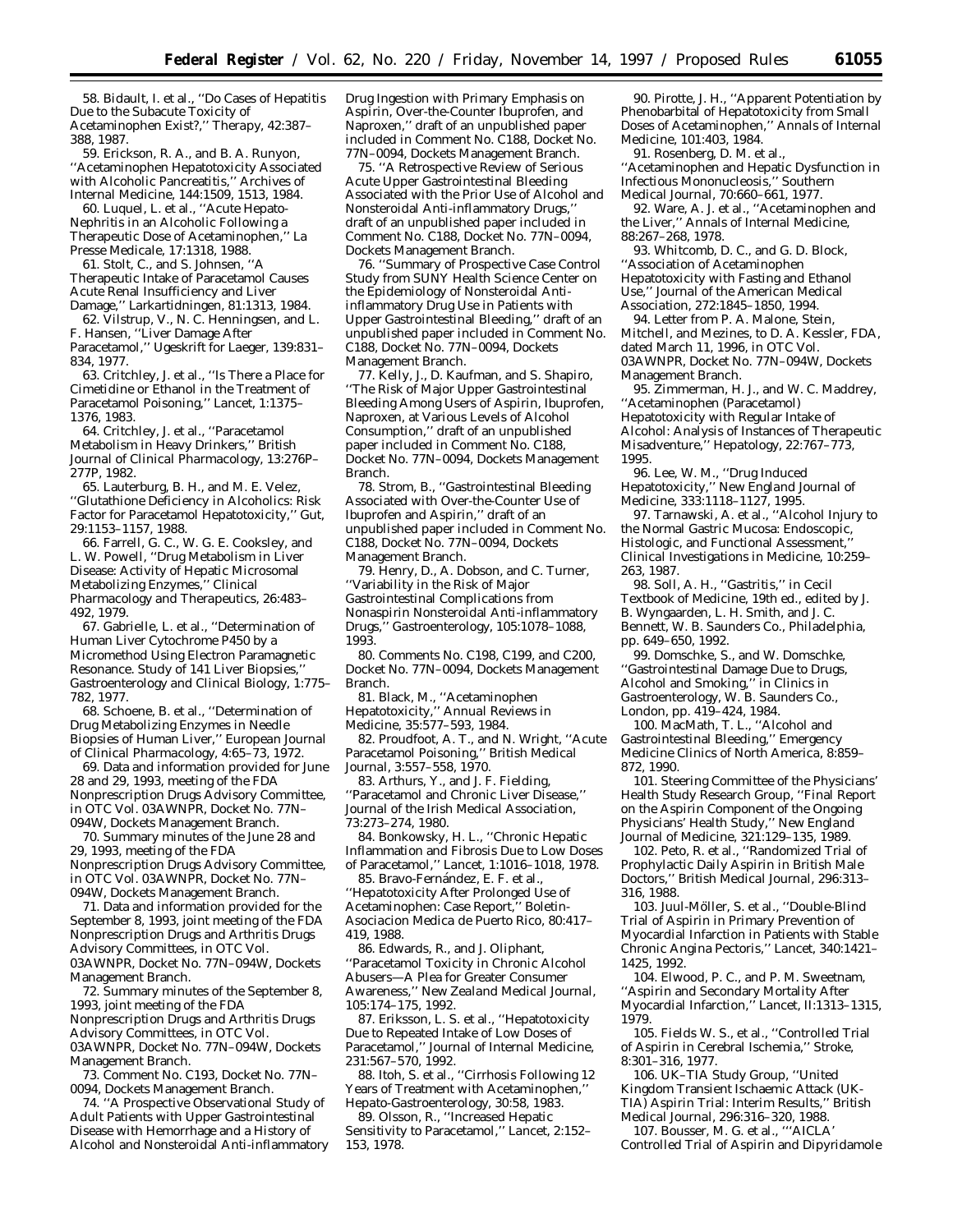in the Secondary Prevention of Athero-Thrombotic Cerebral Ischemia,'' *Stroke*, 14:5– 14, 1983.

108. A Swedish Cooperative Study, ''High-Dose Acetylsalicylic Acid After Cerebral Infarction,'' *Stroke*, 18:325–334, 1987.

109. Fields, W. S. et al., ''Controlled Trial of Aspirin in Cerebral Ischemia. Part II: Surgical Group,'' *Stroke*, 9:309–318, 1978.

110. The SALT Collaborative Group, ''Swedish Aspirin Low-dose Trial (SALT) of 75 mg Aspirin as Secondary Prophylaxis After Cerebrovascular Ischaemic Events,'' *Lancet*, 338:1345–1349, 1991.

111. The Coronary Drug Project Research Group, ''Aspirin in Coronary Heart Disease,'' *Journal of Chronic Disease*, 29:625–642, 1976.

112. Aspirin Myocardial Infarction Study Research Group, ''A Randomized, Controlled Trial of Aspirin in Persons Recovered from Myocardial Infarction,'' *Journal of the American Medical Association*,'' 243:661– 669, 1980.

113. The Persantine-Aspirin Reinfarction Study Research Group, ''Persantine and Aspirin in Coronary Heart Disease,'' *Circulation*, 62:449–461, 1980.

114. Breddin, K. et al., ''The German-Austrian Aspirin Trial: A Comparison of Acetylsalicylic Acid, Placebo and Phenprocoumon in Secondary Prevention of Myocardial Infarction,'' *Circulation*, 62 (Suppl V):63–72, 1980.

115. Lewis, H. K. et al., ''Protective Effects of Aspirin Against Acute Myocardial Infarction and Death in Men with Unstable Angina,'' *New England Journal of Medicine*, 309:396–403, 1983.

116. Petersen, P. et al., ''Placebo-Controlled, Randomized Trial of Warfarin and Aspirin for Prevention of Thromboembolic Complications in Chronic

Atrial Fibrillation,'' *Lancet*, 1:175–179, 1989. 117. Sanz, G. et al., ''Prevention of Early

Aortocoronary Bypass Occlusion by Low-Dose Aspirin and Dipyridamole,'' *Circulation*, 82:765–773, 1990.

118. Gavaghan, T. et al., ''Immediate Postoperative Aspirin Improves Vein Graft Patency Early and Late After Coronary Artery Bypass Graft Surgery,'' *Circulation*, 83:1526– 1533, 1991.

119. Elwood, P. C. et al., ''A Randomized Controlled Trial of Acetyl-Salicylic Acid in the Secondary Prevention of Mortality from Myocardial Infarction,'' *British Medical Journal*, 1:436–440, 1974.

120. Slattery, C. P. et al., ''Risks of Gastrointestinal Bleeding During Secondary Prevention of Vascular Events with Aspirin— Analysis of Gastrointestinal Bleeding During the UK-TIA Trial,'' *Gut*, 37:509–511, 1995.

121. Marmot, M., and E. Brunner, ''Alcohol and Cardiovascular Disease: The Status of the U-Shaped Curve,'' *British Medical Journal*, 7:565–568, 1991.

122. National Institutes of Health, Eighth Special Report to the U.S. Congress on Alcohol and Health from the Secretary of Health and Human Services, U.S. Department of Health and Human Services, National Institutes of Health, and National Institute on Alcohol Abuse and Alcoholism, NIH Publication No. 94-3699, 1994.

123. Pohorecky, L. A., ''Interaction of Alcohol and Stress at the Cardiovascular Level,'' *Alcohol*, 7:537–546, 1990.

124. American Heart Association, ''Alcohol,'' in OTC Vol. 03AWNPR, Docket No. 77N–094W, Dockets Management Branch.

125. Nutrition and Your Health: Dietary Guidelines for Americans, U.S. Department of Agriculture and U.S. Department of Health and Human Services, Home and Garden Bulletin No. 232, U.S. Department of Agriculture.

126. Gilman, A. G. et al., editors, *The Pharmacological Basis of Therapeutics*, 8th ed., McGraw-Hill, New York, pp. 643 and 664–668, 1990.

127. Dukes, M. N. G., editor, *Meyler's Side Effects of Drugs*, 12th ed., Elsevier, Amsterdam, pp. 201–205, 1992.

128. Gennaro, A. R. et al., editors, *Remington's Pharmaceutical Sciences*, 18th ed., Mack Publishing Co., Easton, PA, pp. 1112, 1117, and 1118, 1990.

129. Van Tyle, K. W., ''Internal Analgesic Products,'' in *Handbook of Nonprescription Drugs*, 10th ed., American Pharmaceutical Association, Washington, pp. 59 and 62, 1993.

130. Greene, J. M., and R. N. Winickoff, ''Cost-Conscious Prescribing of Nonsteroidal Anti-Inflammatory Drugs for Adults with Arthritis,'' *Archives of Internal Medicine*, 152:1995–2002, 1992.

131. Langman, M. J. S. et al., ''Risks of Bleeding Peptic Ulcer Associated with Individual Non-Steroidal Anti-Inflammatory Drugs,'' *The Lancet*, 343:1075–1078, 1994.

132. Peura, D. et al., ''ACG Bleeding Registry (BR): Preliminary Findings,'' abstract of an unpublished study in OTC Vol. 03AWNPR, Docket No. 77N–094W, Dockets Management Branch.

133. Draft Summary Minutes of the Nonprescription Drugs Advisory Committee and the Arthritis Advisory Committee, July 14, 1995, in OTC. Vol. 03AWNPR, Docket No. 77N–094W, Dockets Management Branch.

134. ''Approved Labeling, Aleve,'' NDA 20–204, in OTC Vol. 03AWNPR, Docket No. 77N–094W, Dockets Management Branch.

135. ''Approved Labeling, Orudis,'' NDA 20–429, in OTC Vol. 03AWNPR, Docket No. 77N–094W, Dockets Management Branch.

136. ''Approved Labeling, Actron,'' NDA 20–499, in OTC Vol. 03AWNPR, Docket No. 77N–094W, Dockets Management Branch.

137. ''Approved Labeling, Tylenol Extended Relief Caplets,'' NDA 19–872, in OTC Vol. 03AWNPR, Docket No. 77N–094W, Dockets Management Branch.

138. Letter from D. L. Bowen, FDA, to R. W. Soller, Nonprescription Drug Manufacturers Association, coded LET126, Docket No. 77N–0094, Dockets Management Branch.

139. Laughery, K. et al., ''Explicitness of Consequence Information in Warnings,'' *Safety Science*, 16:597–613, 1993.

### **List of Subjects in 21 CFR Part 201**

Drugs, Labeling, Reporting and recordkeeping requirements.

Therefore, under the Federal Food, Drug, and Cosmetic Act and under

authority delegated to the Commissioner of Food and Drugs, it is proposed that 21 CFR part 201 be amended as follows:

#### **PART 201—LABELING**

1. The authority citation for 21 CFR part 201 continues to read as follows:

**Authority:** 21 U.S.C. 321, 331, 351, 352, 353, 355, 356, 357, 358, 360, 360b, 360gg– 360ss, 371, 374, 379e; 42 U.S.C. 216, 241, 262, 264.

2. New § 201.322 is added to subpart G to read as follows:

### **§ 201.322 Over-the-counter drug products containing internal analgesic/antipyretic active ingredients; required alcohol warning.**

(a) People who regularly consume large quantities of alcohol have an increased risk of adverse effects (possible liver damage or gastrointestinal bleeding) when they use over-the-counter (OTC) drug products containing internal analgesic/antipyretic active ingredients. FDA concludes that the labeling of OTC drug products containing internal analgesic/antipyretic active ingredients should advise consumers with a history of heavy alcohol use or abuse to consult a physician about the use of these products. Accordingly, any OTC drug product, labeled for adult use, containing internal analgesic/antipyretic active ingredients (including, but not limited to, acetaminophen, aspirin, carbaspirin calcium, choline salicylate, ibuprofen, ketoprofen, magnesium salicylate, naproxen sodium, and sodium salicylate) shall bear an alcohol warning statement in its labeling as follows:

(1) *Acetaminophen*. ''Alcohol Warning'' [heading in boldface type]: ''If you drink 3 or more alcoholic beverages daily, ask your doctor whether you should take [insert product name] or other pain relievers. [Product name] may increase your risk of liver damage.''

(2) *Aspirin, carbaspirin calcium, choline salicylate, ibuprofen, ketoprofen, magnesium salicylate, naproxen sodium, and sodium salicylate*. ''Alcohol Warning'' [heading in boldface type]: ''If you drink 3 or more alcoholic beverages daily, ask your doctor whether you should take [insert product name] or other pain relievers. [Product name] may increase your risk of stomach bleeding.''

(3) *Combinations of acetaminophen with other analgesic/antipyretic active ingredients listed in § 201.322(a)(2)*. ''Alcohol Warning'' [heading in boldface type]: ''If you drink 3 or more alcoholic beverages daily, ask your doctor whether you should take [insert product